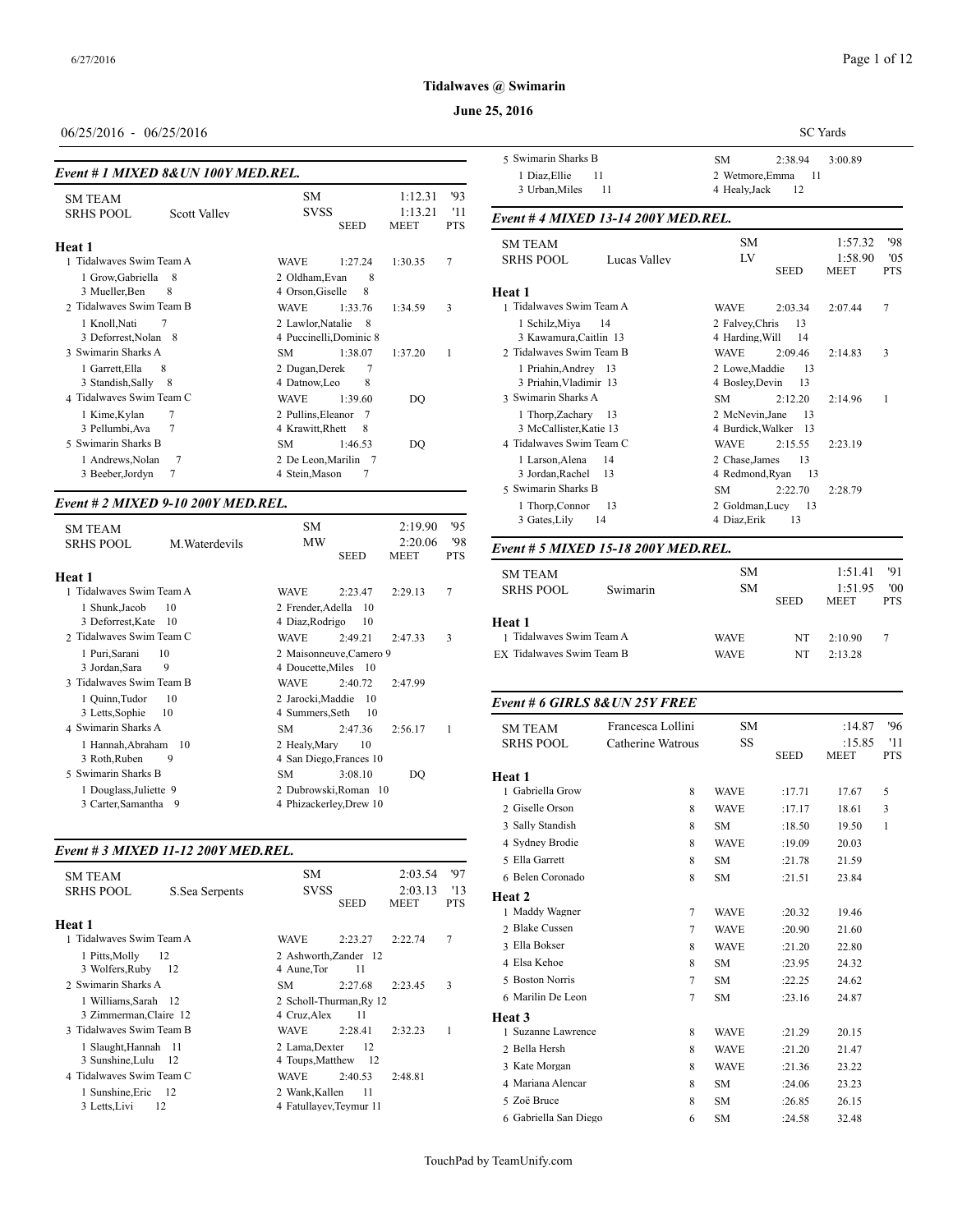# 06/25/2016 - 06/25/2016

| Heat 4                        |   |             |        |       | 2 Nolan   |
|-------------------------------|---|-------------|--------|-------|-----------|
| 1 Ava Pellumbi                | 7 | WAVE        | :21.65 | 21.39 | 3 Domir   |
| 2 Nati Knoll                  | 7 | <b>WAVE</b> | :21.44 | 21.62 | 4 Masor   |
| 3 Evelyn Harper               | 8 | <b>WAVE</b> | :21.66 | 23.56 | 5 Leo D   |
| 4 Mila Dawson                 | 7 | SM          | :28.36 | 25.24 | 6 Derek   |
| 5 Brooke Englert              | 7 | SΜ          | :26.94 | 27.99 | Heat 2    |
| 6 Charlie Nute                | 6 | SM          | :27.41 | 33.58 | 1 Kylan   |
| Heat 5                        |   |             |        |       | 2 Evan 0  |
| 1 Natalie Lawlor              | 8 | <b>WAVE</b> | :21.92 | 21.24 | 3 Rhett 1 |
| 2 Amelie Jarocki              | 7 | <b>WAVE</b> | :22.08 | 22.25 | 4 Jeff Sa |
| 3 Talia Schneiter             | 6 | <b>WAVE</b> | :21.77 | 23.87 | 5 Carlos  |
| 4 Jolie Brown                 | 6 | SM          | :29.08 | 28.76 | 6 Nolan   |
| 5 Natalie Wetmore             | 7 | SM          | :31.36 | 33.45 | Heat 3    |
| 6 Chelsea Rodriguez           | 6 | SΜ          | :32.00 | 33.51 | 1 Charli  |
| Heat 6                        |   |             |        |       | 2 Rodrig  |
| 1 Annalise Horn               | 7 | WAVE        | :22.73 | 24.07 | 3 Sam H   |
| 2 Riley Kimball               | 6 | <b>WAVE</b> | :23.46 | 24.21 | 4 Ethan   |
| 3 Eleanor Pullins             | 7 | <b>WAVE</b> | :23.87 | 25.73 | 5 Alvar   |
| 4 Emma Coley                  | 5 | SM          | :34.16 | 29.61 | 6 Will H  |
| 5 Eva Sepulveda               | 5 | <b>SM</b>   | :32.24 | 31.48 | Heat 4    |
| 6 Aisling Kehoe               | 5 | <b>SM</b>   | :42.13 | 39.91 | 1 Alex F  |
| Heat 7                        |   |             |        |       | 2 Samue   |
| 1 Daniella Knoll              | 8 | <b>WAVE</b> | :24.83 | 22.15 | 3 Tanner  |
| 2 Malia Slaught               | 7 | <b>WAVE</b> | :24.23 | 24.37 | 4 Liam    |
| 3 Nico Knoll                  | 7 | <b>WAVE</b> | :25.53 | 24.94 | 5 Pablo   |
| 4 Mari Kawamura               | 7 | <b>WAVE</b> | :24.59 | 25.32 | 6 Benjar  |
| 5 Grace Gehrman               | 8 | <b>WAVE</b> | :25.09 | 26.39 |           |
| 6 Taylor Fahy                 | 5 | WAVE        | :24.82 | 27.35 | Heat 5    |
|                               |   |             |        |       | 1 Blake   |
| <b>Heat 8</b>                 |   |             |        |       | 2 Oliver  |
| 1 Quinn Maturo                | 7 | <b>WAVE</b> | :26.18 | 24.92 | 3 Pratyu  |
| 2 Hannah Hirschbein           | 7 | <b>WAVE</b> | :25.83 | 24.97 | 4 Felix I |
| 3 Elizabeth Foster            | 7 | <b>WAVE</b> | :26.91 | 26.89 | 5 Daniel  |
| 4 Stella Josephian            | 8 | <b>WAVE</b> | :27.05 | 27.39 | 6 Charli  |
| 5 Aleen Asfour                | 8 | <b>WAVE</b> | :25.99 | 28.35 | Heat 6    |
| 6 Katerina Hersh              | 6 | <b>WAVE</b> | :26.84 | 33.86 | 1 Forres  |
| Heat 9                        |   |             |        |       | 2 Jack S  |
| 1 Camille Overend             | 7 | WAVE        | :29.30 | 27.83 | 3 Arya 7  |
| 2 Keelee Fielding             | 8 | WAVE        | :28.03 | 27.90 | EX Ryder  |
| 3 Bailey Hedrick              | 6 | WAVE        | :28.76 | 27.95 | 5 Beau I  |
| 4 Reese Maturo                | 5 | WAVE        | :27.69 | 28.05 |           |
| 5 Delaney Jackson             | 7 | WAVE        | :29.01 | 30.98 | Event#    |
| 6 Ava Babb                    | 6 | <b>WAVE</b> | :29.40 | 34.39 | SM TE/    |
| <b>Heat 10</b>                |   |             |        |       | SRHS F    |
| 1 Anita Widney-Large          | 7 | WAVE        | :30.42 | 29.66 |           |
| 2 Patty Fielding              | 8 | <b>WAVE</b> | :30.22 | 29.94 | Heat 1    |
| 3 Georgia Doucette            | 7 | WAVE        | :29.76 | 30.11 | 1 Adella  |
| 4 Tessa Holles                | 6 | WAVE        | :29.65 | 30.87 | 2 Sara J  |
| EX Adriana Silva              | 8 | WAVE        | NT     | 22.90 | 3 Maddi   |
| 6 Ale Levi                    | 6 | WAVE        | :37.54 | NS    | 4 France  |
|                               |   |             |        |       | 5 Addie   |
| Event # 7 BOYS 8& UN 25Y FREE |   |             |        |       |           |

| <b>SM TEAM</b><br><b>SRHS POOL</b> | Ben Wildman-Tobriner<br>D Rothberg |   | SM.<br>RR   | <b>SEED</b> | :13.76<br>:14.59<br><b>MEET</b> | -193<br>95<br><b>PTS</b> | <b>Heat 2</b><br>1 Sasha Grewal<br>2 Sarani Puri |
|------------------------------------|------------------------------------|---|-------------|-------------|---------------------------------|--------------------------|--------------------------------------------------|
| Heat 1<br>1 Ben Mueller            |                                    | 8 | <b>WAVE</b> | $+19.58$    | 19.25                           | 5                        | 3 Olivia Dugan<br>4 Eloise Capelle               |

| 2 Nolan Deforrest      | 8              | WAVE        | :19.65 | 19.41 | 3            |
|------------------------|----------------|-------------|--------|-------|--------------|
| 3 Dominic Puccinelli   | 8              | <b>WAVE</b> | :18.78 | 19.62 |              |
| 4 Mason Stein          | $\overline{7}$ | <b>SM</b>   | :22.04 | 20.62 | $\mathbf{1}$ |
| 5 Leo Datnow           | 8              | <b>SM</b>   | :20.16 | 20.85 |              |
| 6 Derek Dugan          | 7              | <b>SM</b>   | :19.78 | 21.20 |              |
| Heat 2                 |                |             |        |       |              |
| 1 Kylan Kime           | 7              | <b>WAVE</b> | :20.51 | 19.87 |              |
| 2 Evan Oldham          | 8              | <b>WAVE</b> | :20.63 | 20.18 |              |
| 3 Rhett Krawitt        | 8              | <b>WAVE</b> | :21.45 | 21.87 |              |
| 4 Jeff Sauls           | $\overline{7}$ | <b>SM</b>   | :22.07 | 21.89 |              |
| 5 Carlos Angeles       | 8              | <b>SM</b>   | :24.36 | 23.31 |              |
| 6 Nolan Andrews        | $\overline{7}$ | <b>SM</b>   | :25.35 | 26.68 |              |
| Heat 3                 |                |             |        |       |              |
| 1 Charlie Gehrman      | 8              | <b>WAVE</b> | :22.20 | 20.31 |              |
| 2 Rodrigue Maisonneuve | 7              | WAVE        | :23.60 | 23.55 |              |
| 3 Sam Holst            | 8              | <b>WAVE</b> | :22.83 | 23.97 |              |
| 4 Ethan Hernandez      | 8              | SM          | :26.19 | 24.87 |              |
| 5 Alvar Aldana         | $\overline{7}$ | <b>SM</b>   | :27.11 | 27.77 |              |
| 6 Will Healy           | 7              | <b>SM</b>   | :28.20 | 32.71 |              |
| Heat 4                 |                |             |        |       |              |
| 1 Alex Kemos           | 8              | WAVE        | :25.06 | 25.57 |              |
| 2 Samuel Rodriguez     | 8              | <b>SM</b>   | :29.82 | 26.73 |              |
| 3 Tanner Wesley        | 6              | <b>WAVE</b> | :28.06 | 26.80 |              |
| 4 Liam Coley           | $\overline{7}$ | <b>SM</b>   | :29.49 | 28.75 |              |
| 5 Pablo Rodriguez      | $\overline{7}$ | <b>SM</b>   | :28.45 | 30.18 |              |
| 6 Benjamin Breiner     | $\overline{7}$ | <b>WAVE</b> | :27.31 | NS    |              |
|                        |                |             |        |       |              |
| Heat 5                 |                |             |        |       |              |
| 1 Blake Butcher        | 7              | <b>WAVE</b> | :30.00 | 29.57 |              |
| 2 Oliver Arnold        | $\overline{7}$ | <b>SM</b>   | :30.48 | 32.93 |              |
| 3 Pratyush Srivastava  | 8              | <b>WAVE</b> | :31.83 | 32.93 |              |
| 4 Felix Lambert        | $\overline{7}$ | <b>SM</b>   | :35.82 | 37.34 |              |
| 5 Daniel Stathopoulos  | 8              | <b>WAVE</b> | :29.35 | NS    |              |
| 6 Charlie Pledger      | 7              | SM          | :32.19 | NS    |              |
| Heat 6                 |                |             |        |       |              |
| 1 Forrest Braygreen    | 8              | WAVE        | :32.81 | 24.57 |              |
| 2 Jack Schulter        | 8              | <b>WAVE</b> | :32.55 | 35.35 |              |
| 3 Arya Thapa           | 7              | <b>SM</b>   | :36.74 | 40.38 |              |
| EX Ryder Ishikawa      | 8              | <b>SM</b>   | NT     | 23.98 |              |
| 5 Beau Looney          | 6              | WAVE        | :32.93 | NS    |              |

# *Event # 8 GIRLS 9-10 50Y FREE*

| <b>SM TEAM</b>        | Julianne Scanlon | <b>SM</b>   |              | :29.04      | '85        |
|-----------------------|------------------|-------------|--------------|-------------|------------|
| <b>SRHS POOL</b>      | E Trautner       |             | <b>WAVES</b> |             | '00        |
|                       |                  |             | <b>SEED</b>  | <b>MEET</b> | <b>PTS</b> |
| Heat 1                |                  |             |              |             |            |
| 1 Adella Frender      | 10               | <b>WAVE</b> | :30.97       | 32.35       | 5          |
| 2 Sara Jordan         | 9                | <b>WAVE</b> | :32.37       | 33.59       | 3          |
| 3 Maddie Jarocki      | 10               | <b>WAVE</b> | :32.78       | 34.39       |            |
| 4 Francesca San Diego | 10               | SM          | :35.25       | 35.31       | 1          |
| 5 Addie Perry         | 10               | SM          | :40.82       | 37.02       |            |
| 6 Mary Healy          | 10               | SM          | :38.66       | 39.59       |            |
| Heat 2                |                  |             |              |             |            |
| 1 Sasha Grewal        | 10               | <b>WAVE</b> | :35.92       | 36.18       |            |
| 2 Sarani Puri         | 10               | <b>WAVE</b> | :34.89       | 36.67       |            |
| 3 Olivia Dugan        | 9                | <b>SM</b>   | :40.97       | 41.44       |            |
| 4 Eloise Capelle      | 10               | <b>SM</b>   | :41.63       | 42.03       |            |

SC Yards

**June 25, 2016 Tidalwaves @ Swimarin**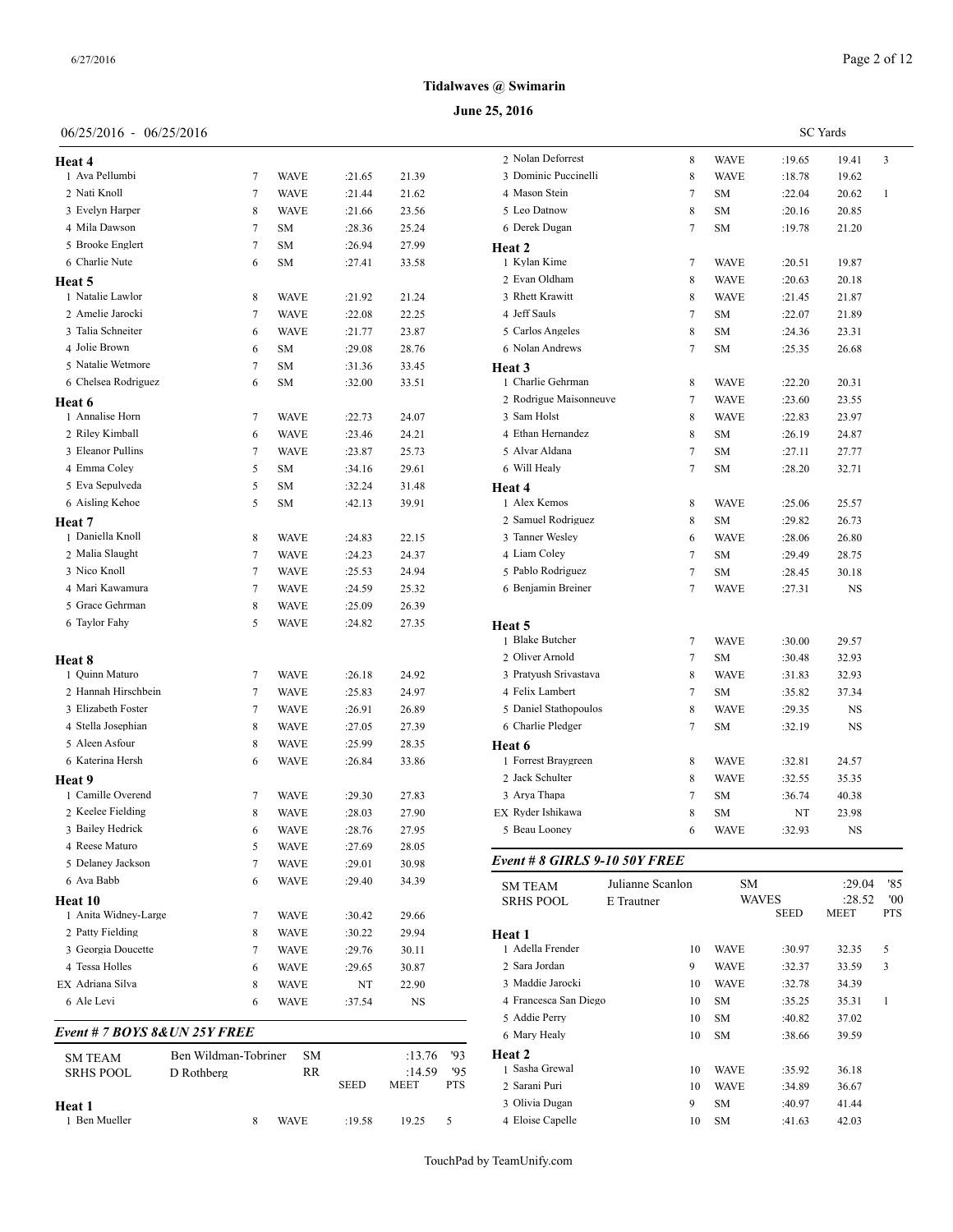# **June 25, 2016**

# 06/25/2016 - 06/25/2016

| <b>SM TEAM</b><br><b>SRHS POOL</b>         | Ben Wildman-Tobriner<br>Ben Wildman-Tobriner | SM<br>SΜ    |                   | :24.14<br>:29.45 | '95<br>'95 | 2 Laurer<br>3 Georg      |
|--------------------------------------------|----------------------------------------------|-------------|-------------------|------------------|------------|--------------------------|
| <i>Event</i> # 9 <i>BOYS</i> 9-10 50Y FREE |                                              |             |                   |                  |            | Heat 5<br>1 Logan        |
| EX Heidi Lopez                             | 10                                           | SΜ          | NT                | 1:26.38          |            | 5 Keely                  |
| 4 Fiona McHugh                             | 10                                           | <b>WAVE</b> | 1:08.44           | 1:19.55          |            | 4 Katie l                |
| 3 Elsa Block                               | 9                                            | WAVE        | 1:05.48           | 1:03.25          |            | 3 Maddi                  |
| 2 Sophia Mauro                             | 9                                            | WAVE        | :54.35            | 54.13            |            | 2 Laurer                 |
| 1 Izzy Babb                                | 9                                            | WAVE        | NT                | 46.47            |            | 1 Grace                  |
| Heat 9                                     |                                              |             |                   |                  |            | Heat 4                   |
| 6 Hannah Ritola                            | 10                                           | <b>WAVE</b> | :51.98            | 53.92            |            | 6 Eva L                  |
| 5 Cassidy Potter                           | 10                                           | <b>WAVE</b> | :45.63            | 50.99            |            | 5 Annie                  |
| 4 Rianne Asfour                            | 9                                            | <b>WAVE</b> | :51.57            | 50.59            |            | 4 Emilia                 |
| 3 Maya Saibel                              | 9                                            | WAVE        | :44.93            | 46.53            |            | 3 Lainey                 |
| 2 Siena Kimball                            | 10                                           | <b>WAVE</b> | :45.08            | 46.11            |            | 2 Livi L                 |
| 1 Charlotte Lacy                           | 9                                            | <b>WAVE</b> | :47.49            | 43.50            |            | 1 Jenna                  |
| Heat 8                                     |                                              |             |                   |                  |            | Heat 3                   |
| 6 Mathilde Lambert                         | 9                                            | SΜ          | 1:10.04           | NS               |            | 6 Marina                 |
| 5 Sofia Wesley                             | 9                                            | <b>WAVE</b> | :44.60            | 44.71            |            | 5 Emma                   |
| 4 Molly Goldstein                          | 9                                            | <b>WAVE</b> | :44.68            | 44.29            |            | 4 Maya                   |
| 3 Hannah Collings                          | 10                                           | <b>WAVE</b> | :41.71            | 43.59            |            | 3 Emily                  |
| 2 Lilly Dell'Orto                          | 9                                            | <b>WAVE</b> | :43.28<br>:42.19  | 42.25<br>42.93   |            | 2 Georg                  |
| <b>Heat</b> 7<br>1 Amanda Mueller          | 10                                           | <b>WAVE</b> |                   |                  |            | <b>Heat 2</b><br>1 Hanna |
|                                            |                                              |             |                   |                  |            |                          |
| 6 Lilah Stevens                            | 9                                            | SM          | 1:01.66<br>:52.63 | NS               |            | 6 Haley                  |
| 4 Diana Diaz<br>5 Catalina Aldana          | 9<br>9                                       | SM<br>SΜ    | :53.09            | 53.14<br>56.24   |            | 5 Molly                  |
| 3 Anna Lawrence                            | 10                                           | <b>WAVE</b> | :40.74            | 41.88            |            | 4 Claire                 |
| 2 Maggie Pitts                             | 9                                            | <b>WAVE</b> | :40.48            | 41.65            |            | 2 Sarah<br>3 Lulu S      |
| 1 Ellie Kemos                              | 10                                           | WAVE        | :39.85            | 39.83            |            | 1 Charlo                 |
| Heat 6                                     |                                              |             |                   |                  |            | Heat 1                   |
| 6 Isabella Rodriguez                       | 10                                           | SM          | :50.23            | 52.02            |            |                          |
| 5 Xophia Cabello                           | 9                                            | SM          | :51.47            | 50.44            |            | <b>SRHSF</b>             |
| 4 Maddie Jensen                            | 9                                            | SM          | :50.29            | 48.34            |            | SM TE <sub>4</sub>       |
| 3 Nina Bonte                               | 9                                            | <b>WAVE</b> | :39.73            | 41.54            |            | Event #                  |
| 2 Bella Wagner                             | 9                                            | <b>WAVE</b> | :39.46            | 40.34            |            |                          |
| 1 Lula Ashworth                            | 10                                           | <b>WAVE</b> | :39.42            | 39.43            |            | EX Mark                  |
| Heat 5                                     |                                              |             |                   |                  |            | 3 Jj Gun                 |
| 6 Cayman Stein                             | 10                                           | SΜ          | :47.81            | 44.65            |            | 2 Ray C                  |
| 5 Neeva Gaine                              | 9                                            | SM          | :45.82            | 44.40            |            | 1 Charli                 |
| 4 Madeline Andrews                         | 10                                           | SМ          | :46.12            | 43.89            |            | Heat 3                   |
| 3 Sophie Letts                             | 10                                           | <b>WAVE</b> | :37.60            | 39.33            |            | 6 Alan U                 |
| 2 Abi Call                                 | 10                                           | WAVE        | :38.88            | 39.31            |            | 5 Martin                 |
| 1 Jillian Manning                          | 10                                           | <b>WAVE</b> | :38.27            | 37.73            |            | 4 Sawye                  |
| Heat 4                                     |                                              |             |                   |                  |            | 3 Fazzat                 |
| 6 Eliza Lepyansky                          | 10                                           | <b>WAVE</b> | :36.08            | NS               |            | 2 Jake C                 |
| 5 Mia Lynch                                | 10                                           | SM          | :43.65            | 48.86            |            | 1 Miles                  |
| 4 Samantha Carter                          | 9                                            | SM          | :42.75            | 43.51            |            | Heat 2                   |
| 3 Juliette Douglass                        | 9                                            | SM          | :43.62            | 43.35            |            | 6 Micah                  |
| 2 Julia St John                            | 9                                            | <b>WAVE</b> | :37.13            | 40.76            |            | 5 Bobby                  |
| 1 Emma Slaught                             | 9                                            | <b>WAVE</b> | :36.31            | 38.89            |            | 4 Seth S                 |
| Heat 3                                     |                                              |             |                   |                  |            | 3 Tudor                  |
| <b>EX Kate Deforrest</b>                   | 10                                           | <b>WAVE</b> | :34.11            | 34.61            |            | 2 Abrah                  |
| 5 Lillian Englert                          | 9                                            | SΜ          | :42.09            | 42.49            |            | 1 Rodrig                 |
|                                            |                                              |             |                   |                  |            |                          |

Ben Wildman-Tobriner SM :29.45 '95<br>SEED MEET PTS

 $MEET$ 

| 55, ZUTO              |                                 |    |             |        |                 |     |
|-----------------------|---------------------------------|----|-------------|--------|-----------------|-----|
|                       |                                 |    |             |        | <b>SC</b> Yards |     |
| 1 Rodrigo Diaz        |                                 | 10 | <b>WAVE</b> | :32.54 | 32.24           | 5   |
| 2 Abraham Hannah      |                                 | 10 | <b>SM</b>   | :34.02 | 34.19           | 3   |
| 3 Tudor Quinn         |                                 | 10 | <b>WAVE</b> | :35.60 | 36.70           | 1   |
| 4 Seth Summers        |                                 | 10 | <b>WAVE</b> | :36.74 | 37.89           |     |
| 5 Bobby Seater        |                                 | 9  | <b>SM</b>   | :42.38 | 41.58           |     |
| 6 Micah Arnold        |                                 | 10 | <b>SM</b>   | :39.24 | 42.49           |     |
| Heat 2                |                                 |    |             |        |                 |     |
| 1 Miles Doucette      |                                 | 10 | <b>WAVE</b> | :38.21 | 39.28           |     |
| 2 Jake Goldman        |                                 | 10 | <b>SM</b>   | :44.69 | 40.33           |     |
| 3 Fazzatti Deleon     |                                 | 10 | <b>SM</b>   | :44.18 | 43.84           |     |
| 4 Sawyer Goldberg     |                                 | 9  | <b>WAVE</b> | :41.75 | 43.96           |     |
| 5 Martin Datnow       |                                 | 10 | <b>SM</b>   | :46.67 | 44.60           |     |
| 6 Alan Uzelac         |                                 | 9  | <b>WAVE</b> | :52.43 | 50.54           |     |
| Heat 3                |                                 |    |             |        |                 |     |
| 1 Charlie Cain        |                                 | 9  | <b>SM</b>   | NT     | 52.15           |     |
| 2 Ray Culhane         |                                 | 9  | <b>WAVE</b> | :53.61 | 1:01.27         |     |
| 3 Ji Gumba            |                                 | 9  | <b>SM</b>   | :58.71 | 1:01.80         |     |
| <b>EX Mark Snaith</b> |                                 | 9  | <b>SM</b>   | NT     | 1:50.77         |     |
|                       | Event # 10 GIRLS 11-12 50Y FREE |    |             |        |                 |     |
| <b>SM TEAM</b>        | Francesca Lollini               |    | <b>SM</b>   |        | :27.57          | '00 |
| CDITC DOOL            | $\lambda$ 1, 1, 1, 1, $\Lambda$ |    | <b>TVZ</b>  |        | .260            | 11A |

| <b>SRHS POOL</b>      | Abigail Naftzger | LV          | <b>SEED</b> | :26.80<br><b>MEET</b> | '14<br><b>PTS</b> |
|-----------------------|------------------|-------------|-------------|-----------------------|-------------------|
| Heat 1                |                  |             |             |                       |                   |
| 1 Charlotte Deforrest | 12               | WAVE        | :30.07      | 30.09                 | 5                 |
| 2 Sarah Williams      | 12               | SM          | :31.15      | 30.50                 | 3                 |
| 3 Lulu Sunshine       | 12               | <b>WAVE</b> | :30.70      | 31.72                 | 1                 |
| 4 Claire Zimmerman    | 12               | SM          | :31.28      | 31.99                 |                   |
| 5 Molly Pitts         | 12               | WAVE        | :31.96      | 32.34                 |                   |
| 6 Haley Bosch         | 12               | SM          | :35.17      | 35.06                 |                   |
| Heat 2                |                  |             |             |                       |                   |
| 1 Hannah Slaught      | 11               | WAVE        | :32.43      | 31.76                 |                   |
| 2 Georgia Harlow      | 11               | WAVE        | :33.06      | 33.16                 |                   |
| 3 Emily Lemus         | 12               | WAVE        | :33.12      | 33.93                 |                   |
| 4 Maya Canziani       | 11               | SM          | :37.31      | 37.76                 |                   |
| 5 Emma Wetmore        | 11               | SM          | :36.89      | 39.88                 |                   |
| 6 Marina Stevens      | 11               | SM          | :37.86      | $_{\rm NS}$           |                   |
| Heat 3                |                  |             |             |                       |                   |
| 1 Jenna Smock         | 12               | WAVE        | :35.79      | 35.39                 |                   |
| 2 Livi Letts          | 12               | <b>WAVE</b> | :34.40      | 35.42                 |                   |
| 3 Lainey Wank         | 11               | WAVE        | :36.64      | 35.60                 |                   |
| 4 Emilia Puccinelli   | 11               | WAVE        | :36.31      | 36.18                 |                   |
| 5 Annie Goldstein     | 11               | WAVE        | :36.31      | 38.08                 |                   |
| 6 Eva Laborde-Turner  | 11               | SM          | :41.48      | 41.66                 |                   |
| Heat 4                |                  |             |             |                       |                   |
| 1 Grace Whitty        | 11               | WAVE        | :36.84      | 35.34                 |                   |
| 2 Lauren Cheng        | 12               | WAVE        | :36.79      | 36.25                 |                   |
| 3 Maddie Redmond      | 12               | <b>WAVE</b> | :38.41      | 40.42                 |                   |
| 4 Katie Fielding      | 12               | <b>WAVE</b> | :40.02      | 41.85                 |                   |
| 5 Keely Ganong        | 11               | <b>WAVE</b> | :44.79      | 46.54                 |                   |
| Heat 5                |                  |             |             |                       |                   |
| 1 Logan Jackson       | 11               | <b>WAVE</b> | :46.18      | 44.22                 |                   |
| 2 Lauren Lawlor       | 11               | WAVE        | :50.26      | 48.64                 |                   |
| 3 Georgia Larson      | 12               | WAVE        | :48.63      | <b>NS</b>             |                   |
|                       |                  |             |             |                       |                   |

# *Event # 11 BOYS 11-12 50Y FREE*

SM TEAM Ben Tobriner SM :24.59 '97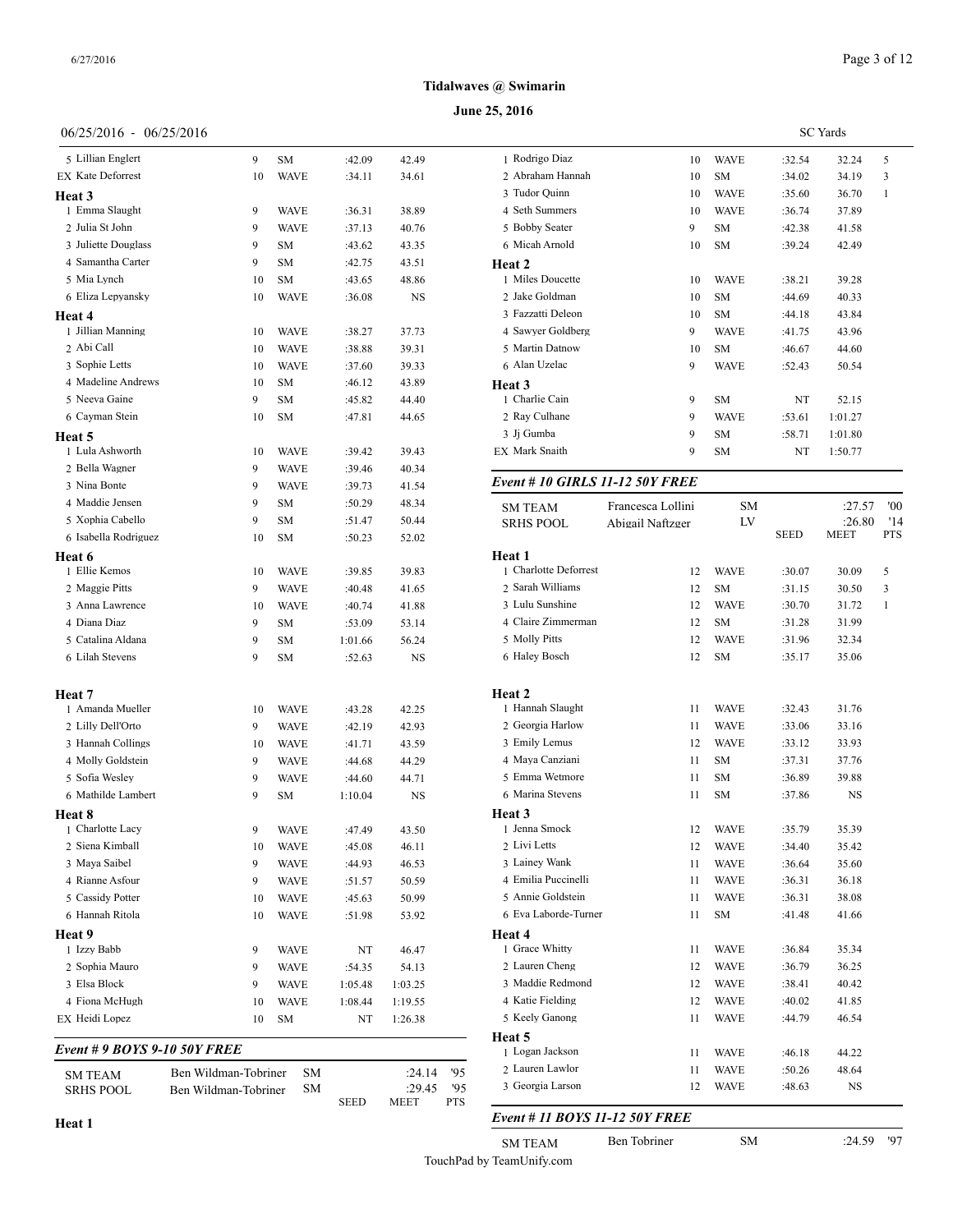#### **June 25, 2016**

# 06/25/2016 - 06/25/2016

| Event # 11 BOYS 11-12 50Y FREE     |                                      | <b>SRHS POOL</b> |                          |             |                                 |                         |                          |
|------------------------------------|--------------------------------------|------------------|--------------------------|-------------|---------------------------------|-------------------------|--------------------------|
| <b>SM TEAM</b><br><b>SRHS POOL</b> | <b>Ben</b> Tobriner<br>Peter Lewczyk |                  | <b>SM</b><br><b>SVSS</b> | <b>SEED</b> | :24.59<br>:25.99<br><b>MEET</b> | 97<br>'11<br><b>PTS</b> | Heat 1<br>1 Will Harding |
| Heat 1                             |                                      |                  |                          |             |                                 |                         | 2 Chris Falvey           |
| 1 Tor Aune                         |                                      | 11               | <b>WAVE</b>              | :31.05      | 30.90                           | 5                       | 3 Walker Burdick         |
| 2 Everett Wellbeloved              |                                      | 12               | <b>SM</b>                | :31.55      | 31.31                           | 3                       | 4 James Chase            |
| 3 Dexter Lama                      |                                      | 12               | <b>WAVE</b>              | :33.70      | 33.57                           | 1                       | 5 Erik Diaz              |
| 4 Alex Cruz                        |                                      | 11               | <b>SM</b>                | :32.22      | 34.75                           |                         | 6 Zachary Thorp          |
| 5 Matthew Toups                    |                                      | 12               | <b>WAVE</b>              | :33.67      | 35.55                           |                         | Heat 2                   |
| 6 Jack Healy                       |                                      | 12               | <b>SM</b>                | :34.03      | <b>NS</b>                       |                         | 1 Cole Summers           |
| Heat <sub>2</sub>                  |                                      |                  |                          |             |                                 |                         | 2 Owen Ross              |
| 1 Andres Martinez                  |                                      | 12               | <b>SM</b>                | :35.92      | 34.35                           |                         | 3 Tibi Quinn             |
| 2 Cooper Burdick                   |                                      | 11               | <b>SM</b>                | :35.33      | 35.82                           |                         | 4 Daniel Tuhtan          |
| 3 Eric Sunshine                    |                                      | 12               | <b>WAVE</b>              | :38.64      | 38.11                           |                         | 5 Bennett Somerv         |
| 4 Brendan Sheehan                  |                                      | 11               | <b>SM</b>                | :37.12      | 39.25                           |                         |                          |
| 5 Teymur Fatullayev                |                                      | 11               | <b>WAVE</b>              | :38.05      | <b>NS</b>                       |                         | Event # 14 GIRI          |
| 6 Max Bundy                        |                                      | 12               | <b>WAVE</b>              | :33.98      | <b>NS</b>                       |                         | <b>SM TEAM</b>           |
| Heat 3                             |                                      |                  |                          |             |                                 |                         | <b>SRHS POOL</b>         |
| 1 Jonathan Lopez                   |                                      | 12               | <b>SM</b>                | :38.26      | 37.97                           |                         |                          |
| 2 Matthew Coronado                 |                                      | 11               | <b>SM</b>                | :42.30      | 39.13                           |                         | Heat 1                   |
| 3 Miles Urban                      |                                      | 11               | <b>SM</b>                | :41.48      | 41.64                           |                         | 1 Kate Masterson         |
| 4 Pierce Uzelac                    |                                      | 11               | <b>WAVE</b>              | :49.12      | 50.86                           |                         | 2 Kaitlyn Yang           |
| Heat 4                             |                                      |                  |                          |             |                                 |                         | 3 Carolyn Cheng          |
| 1 Alberto Diaz                     |                                      | 11               | <b>SM</b>                | :44.70      | 42.80                           |                         | 4 Lily Harding           |
| 2 Angel Gomez                      |                                      | 11               | <b>SM</b>                | :43.04      | 43.89                           |                         | 5 Lulu Woolf             |
| 3 Aidan Dolan                      |                                      | 11               | <b>SM</b>                | :48.15      | 46.19                           |                         | 6 Ruby Woolf             |
| <b>EX Kevin Snaith</b>             |                                      | 11               | <b>SM</b>                | NT          | 34.72                           |                         |                          |
|                                    |                                      |                  |                          |             |                                 |                         |                          |

#### *Event # 12 GIRLS 13-14 50Y FREE*

| <b>SM TEAM</b><br><b>SRHS POOL</b> | Francesca Lollini<br>Francesca Lollini | <b>SM</b><br>SM | <b>SEED</b> | :25.96<br>:25.97<br><b>MEET</b> | '02<br>'02<br><b>PTS</b> | 3 Katherine Theria<br>4 Olivia Carpenter |
|------------------------------------|----------------------------------------|-----------------|-------------|---------------------------------|--------------------------|------------------------------------------|
| <b>Heat 1</b>                      |                                        |                 |             |                                 |                          | Event # $15 BOY$                         |
| 1 Caitlin Kawamura                 | 13                                     | <b>WAVE</b>     | :27.79      | 28.31                           | 5                        | <b>SM TEAM</b>                           |
| 2 Miya Schilz                      | 14                                     | <b>WAVE</b>     | :28.00      | 28.39                           | 3                        | <b>SRHS POOL</b>                         |
| 3 Jane McNevin                     | 13                                     | <b>SM</b>       | :29.48      | 29.90                           | 1                        |                                          |
| 4 Lily Gates                       | 14                                     | <b>SM</b>       | :29.92      | 30.05                           |                          | Heat 1                                   |
| 5 Katie McCallister                | 13                                     | <b>SM</b>       | :29.39      | 30.06                           |                          | 1 Nicholas Johnso                        |
| 6 Devin Bosley                     | 13                                     | <b>WAVE</b>     | :29.53      | 30.11                           |                          | 2 Josh Colety                            |
| Heat 2                             |                                        |                 |             |                                 |                          | 3 Raul Beltran Jr                        |
| 1 Flynn Marrinson                  | 14                                     | <b>SM</b>       | :30.30      | 29.97                           |                          | 4 Omree Sabo                             |
| 2 Rachel Jordan                    | 13                                     | <b>WAVE</b>     | :29.89      | 30.22                           |                          |                                          |
| 3 Maddie Lowe                      | 13                                     | <b>WAVE</b>     | :29.97      | 30.27                           |                          | Event # 16 GIRI                          |
| 4 Alexia Garcia                    | 13                                     | <b>SM</b>       | :31.38      | 31.64                           |                          | <b>SM TEAM</b>                           |
| 5 Emma Standish                    | 14                                     | <b>SM</b>       | :30.75      | 32.23                           |                          | <b>SRHS POOL</b>                         |
| 6 Alena Larson                     | 14                                     | <b>WAVE</b>     | :29.55      | <b>NS</b>                       |                          |                                          |
| Heat 3                             |                                        |                 |             |                                 |                          | Heat 1                                   |
| 1 Indie Adamich                    | 14                                     | <b>WAVE</b>     | :31.20      | 31.63                           |                          | 1 Gabriella Grow                         |
| 2 Monika Platek                    | 13                                     | <b>WAVE</b>     | :32.34      | 31.71                           |                          | 2 Sally Standish                         |
| 3 Lucy Goldman                     | 13                                     | <b>SM</b>       | :32.69      | 33.51                           |                          | 3 Giselle Orson                          |
| 4 Stephanie Schnurpfeil            | 13                                     | <b>SM</b>       | :33.20      | 33.67                           |                          | 4 Ella Garrett                           |
| 5 Amy Jordan                       | 13                                     | <b>WAVE</b>     | :34.12      | 35.71                           |                          | 5 Nati Knoll                             |
| 6 Elise Braff                      | 13                                     | <b>WAVE</b>     | :38.50      | <b>NS</b>                       |                          | 6 Belen Coronado                         |
|                                    |                                        |                 |             |                                 |                          | Heat 2                                   |

*Event # 13 BOYS 13-14 50Y FREE*

|                                    |                                |             | <b>SC</b> Yards |                       |                      |  |  |  |
|------------------------------------|--------------------------------|-------------|-----------------|-----------------------|----------------------|--|--|--|
| <b>SM TEAM</b><br><b>SRHS POOL</b> | M Antongiovanni<br>Marty Smith | LV          | SМ              |                       | '83<br>:23.04<br>'05 |  |  |  |
|                                    |                                |             | <b>SEED</b>     | :23.88<br><b>MEET</b> | <b>PTS</b>           |  |  |  |
| Heat 1                             |                                |             |                 |                       |                      |  |  |  |
| 1 Will Harding                     | 14                             | <b>WAVE</b> | :26.05          | 26.91                 | 5                    |  |  |  |
| 2 Chris Falvey                     | 13                             | <b>WAVE</b> | :26.86          | 27.50                 | 3                    |  |  |  |
| 3 Walker Burdick                   | 13                             | <b>SM</b>   | :28.80          | 29.05                 | $\mathbf{1}$         |  |  |  |
| 4 James Chase                      | 13                             | <b>WAVE</b> | :28.78          | 29.31                 |                      |  |  |  |
| 5 Erik Diaz                        | 13                             | <b>SM</b>   | :31.54          | 30.34                 |                      |  |  |  |
| 6 Zachary Thorp                    | 13                             | <b>SM</b>   | :29.24          | 30.47                 |                      |  |  |  |
| Heat 2                             |                                |             |                 |                       |                      |  |  |  |
| 1 Cole Summers                     | 13                             | <b>WAVE</b> | :29.52          | 31.73                 |                      |  |  |  |
| 2 Owen Ross                        | 14                             | <b>WAVE</b> | :31.50          | 31.83                 |                      |  |  |  |
| 3 Tibi Quinn                       | 13                             | <b>WAVE</b> | :32.33          | 33.33                 |                      |  |  |  |
| 4 Daniel Tuhtan                    | 13                             | <b>WAVE</b> | :32.10          | 34.48                 |                      |  |  |  |
| 5 Bennett Somerville               | 13                             | <b>WAVE</b> | :40.14          | 45.41                 |                      |  |  |  |
|                                    |                                |             |                 |                       |                      |  |  |  |

# *Event # 14 GIRLS 15-18 100Y FREE*

| <b>SM TEAM</b>        | Jennifer Gaskin | <b>SM</b>   |             | 91<br>:54.27          |                   |  |
|-----------------------|-----------------|-------------|-------------|-----------------------|-------------------|--|
| <b>SRHS POOL</b>      | Jessica Loberg  | MW          | <b>SEED</b> | :56.09<br><b>MEET</b> | '99<br><b>PTS</b> |  |
| Heat 1                |                 |             |             |                       |                   |  |
| 1 Kate Masterson      | 15              | <b>WAVE</b> | 1:04.96     | 1:03.91               | 5                 |  |
| 2 Kaitlyn Yang        | 15              | <b>WAVE</b> | 1:05.47     | 1:04.08               | 3                 |  |
| 3 Carolyn Cheng       | 15              | <b>WAVE</b> | 1:03.17     | 1:04.29               |                   |  |
| 4 Lily Harding        | 15              | <b>WAVE</b> | 1:05.61     | 1:04.97               |                   |  |
| 5 Lulu Woolf          | 15              | SM          | NT          | 1:14.41               | 1                 |  |
| 6 Ruby Woolf          | 15              | <b>SM</b>   | NT          | 1:17.62               |                   |  |
| <b>Heat 2</b>         |                 |             |             |                       |                   |  |
| 1 Emily Johnson       | 16              | <b>WAVE</b> | 1:07.76     | 1:13.30               |                   |  |
| 2 Megan Bosley        | 15              | <b>WAVE</b> | 1:12.74     | 1:15.06               |                   |  |
| 3 Katherine Theriault | 15              | <b>WAVE</b> | NT          | 1:16.06               |                   |  |
| 4 Olivia Carpenter    | 16              | <b>WAVE</b> | 1:11.13     | <b>NS</b>             |                   |  |
|                       |                 |             |             |                       |                   |  |

# *Event # 15 BOYS 15-18 100Y FREE*

| <b>SM TEAM</b><br><b>SRHS POOL</b> | C Lollini<br>C Lollini |    | <b>SM</b><br><b>SM</b> | <b>SEED</b> | :48.47<br>:49.59<br><b>MEET</b> | '01<br>'00<br><b>PTS</b> |
|------------------------------------|------------------------|----|------------------------|-------------|---------------------------------|--------------------------|
| Heat 1                             |                        |    |                        |             |                                 |                          |
| 1 Nicholas Johnson                 |                        | 14 | <b>WAVE</b>            | 1:06.58     | 1:05.52                         | 5                        |
| 2 Josh Colety                      |                        | 15 | <b>WAVE</b>            | 1:06.78     | 1:08.40                         | 3                        |
| 3 Raul Beltran Jr                  |                        | 16 | <b>WAVE</b>            | :59.33      | NS                              |                          |
| 4 Omree Sabo                       |                        | 15 | <b>WAVE</b>            | NT          | NS                              |                          |
|                                    |                        |    |                        |             |                                 |                          |

#### *Event # 16 GIRLS 8&UN 25Y BACK*

| <b>SM TEAM</b>   | Dominique Suave | <b>SM</b>   |                                | :18.72                | '94               |
|------------------|-----------------|-------------|--------------------------------|-----------------------|-------------------|
| <b>SRHS POOL</b> | N Chong         |             | Terra Linda Orc<br><b>SEED</b> | :18.04<br><b>MEET</b> | '13<br><b>PTS</b> |
| Heat 1           |                 |             |                                |                       |                   |
| 1 Gabriella Grow | 8               | <b>WAVE</b> | :21.37                         | 21.00                 | 5                 |
| 2 Sally Standish | 8               | <b>SM</b>   | :24.75                         | 24.06                 |                   |
| 3 Giselle Orson  | 8               | <b>WAVE</b> | :22.71                         | 24.46                 |                   |
| 4 Ella Garrett   | 8               | <b>SM</b>   | :24.56                         | 25.03                 |                   |
| 5 Nati Knoll     | 7               | <b>WAVE</b> | :24.10                         | 25.27                 |                   |
| 6 Belen Coronado | 8               | <b>SM</b>   | :25.90                         | 28.55                 |                   |
| Heat 2           |                 |             |                                |                       |                   |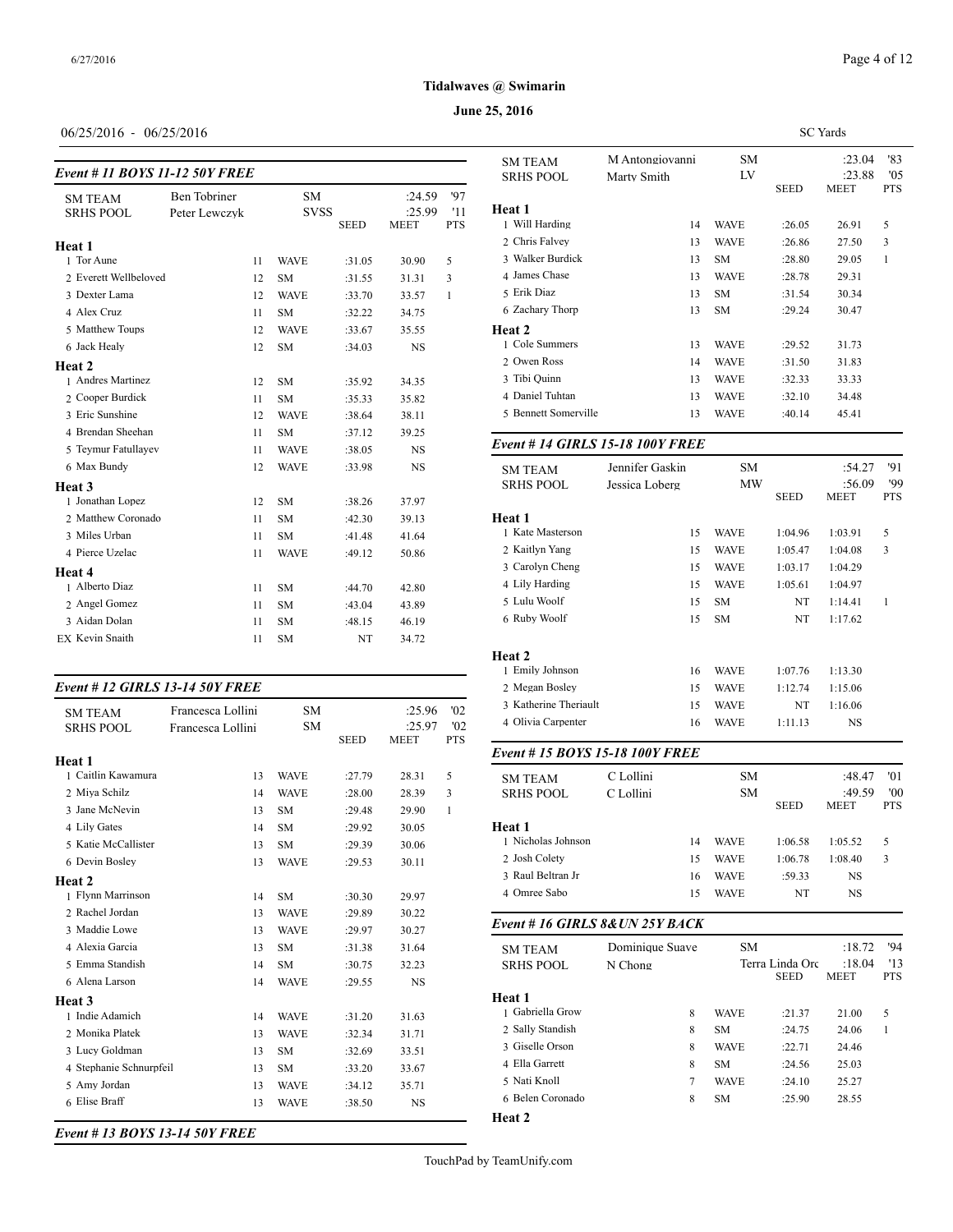# 06/25/2016 - 06/25/2016

| <b>Heat 2</b>                     |        |                   |                  |                |   |                           |
|-----------------------------------|--------|-------------------|------------------|----------------|---|---------------------------|
| 1 Ava Pellumbi                    | 7      | <b>WAVE</b>       | :24.52           | 24.01          | 3 | Event #17                 |
| 2 Suzanne Lawrence                | 8      | <b>WAVE</b>       | :24.47           | 24.45          |   | <b>SM TEAM</b>            |
| 3 Zoë Bruce                       | 8      | <b>SM</b>         | :28.60           | 25.35          |   | <b>SRHS POO</b>           |
| 4 Ella Bokser                     | 8      | <b>WAVE</b>       | :25.02           | 26.68          |   |                           |
| 5 Mila Dawson                     | 7      | SM                | :28.62           | 27.27          |   | Heat 1                    |
| 6 Elsa Kehoe                      | 8      | SΜ                | :27.55           | 27.67          |   | 1 Kylan Kii               |
| <b>Heat 3</b>                     |        |                   |                  |                |   | 2 Nolan An<br>3 Rhett Kra |
| 1 Sydney Brodie                   | 8      | <b>WAVE</b>       | :25.16           | 25.76          |   | 4 Carlos An               |
| 2 Malia Slaught<br>3 Maddy Wagner | 7<br>7 | <b>WAVE</b>       | :25.71           | 26.93          |   | 5 Jeff Sauls              |
| 4 Mariana Alencar                 | 8      | <b>WAVE</b><br>SM | :26.07           | 27.03          |   | 6 Alex Ken                |
| 5 Marilin De Leon                 | 7      | <b>SM</b>         | :28.83           | 29.06          |   |                           |
| 6 Charlie Nute                    | 6      | SΜ                | :30.80<br>:29.45 | 31.66<br>34.65 |   | Heat 2<br>1 Charlie G     |
| Heat 4                            |        |                   |                  |                |   | 2 Dominic                 |
| 1 Natalie Lawlor                  | 8      | <b>WAVE</b>       | :26.84           | 27.62          |   | 3 Will Heal               |
| 2 Eleanor Pullins                 | 7      | <b>WAVE</b>       | :26.33           | 28.18          |   | 4 Rodrigue                |
| 3 Kate Morgan                     | 8      | <b>WAVE</b>       | :26.24           | 29.37          |   | 5 Leo Datno               |
| 4 Eva Sepulveda                   | 5      | <b>SM</b>         | :33.67           | 37.29          |   | 6 Ethan Her               |
| 5 Natalie Wetmore                 | 7      | SΜ                | :35.96           | 39.94          |   | Heat 3                    |
| EX Adriana Silva                  | 8      | <b>WAVE</b>       | NT               | 27.36          |   | 1 Forrest Bi              |
| Heat 5                            |        |                   |                  |                |   | 2 Sam Hols                |
| 1 Blake Cussen                    | 7      | <b>WAVE</b>       | :27.17           | 26.69          |   | 3 Tanner W                |
| 2 Gabriella San Diego             | 6      | SM                | :40.95           | 27.64          |   | 4 Alvar Ald               |
| 3 Nico Knoll                      | 7      | <b>WAVE</b>       | :27.06           | 28.36          |   | 5 Liam Col                |
| 4 Talia Schneiter                 | 6      | <b>WAVE</b>       | :27.27           | 28.39          |   | 6 Arya Tha                |
| 5 Bella Hersh                     | 8      | <b>WAVE</b>       | :27.78           | 29.14          |   |                           |
| 6 Chelsea Rodriguez               | 6      | <b>SM</b>         | :38.14           | 38.93          |   | <b>Heat 4</b>             |
|                                   |        |                   |                  |                |   | 1 Blake But               |
| Heat 6                            |        |                   |                  |                |   | 2 Pratyush:               |
| 1 Elizabeth Foster                | 7      | <b>WAVE</b>       | :28.80           | 26.86          |   | 3 Beau Loo                |
| 2 Evelyn Harper                   | 8      | <b>WAVE</b>       | :27.82           | 27.35          |   | 4 Oliver Ar               |
| 3 Amelie Jarocki                  | 7      | <b>WAVE</b>       | :29.56           | 28.87          |   | EX Ryder Ish              |
| 4 Annalise Horn                   | 7      | <b>WAVE</b>       | :28.94           | 29.85          |   |                           |
| 5 Taylor Fahy                     | 5      | <b>WAVE</b>       | :29.20           | 32.91          |   | Event #18                 |
| 6 Stella Josephian                | 8      | WAVE              | :30.32           | 33.51          |   | SM TEAM                   |
| Heat 7                            |        |                   |                  |                |   | SRHS POO                  |
| 1 Riley Kimball                   | 6      | <b>WAVE</b>       | :31.87           | 31.69          |   |                           |
| 2 Delaney Jackson                 | 7      | <b>WAVE</b>       | :31.81           | 31.94          |   | Heat 1                    |
| 3 Mari Kawamura                   | 7      | <b>WAVE</b>       | :30.57           | 32.32          |   | 1 Kate Defo               |
| 4 Katerina Hersh                  | 6      | <b>WAVE</b>       | :30.32           | 33.78          |   | 2 Sarani Pu               |
| 5 Camille Overend                 | 7      | WAVE              | :31.60           | 34.35          |   | 3 Francesca               |
| 6 Aleen Asfour                    | 8      | <b>WAVE</b>       | :30.95           | 35.00          |   | 4 Juliette D              |
| <b>Heat 8</b>                     |        |                   |                  |                |   | 5 Samantha                |
| 1 Grace Gehrman                   | 8      | WAVE              | :32.99           | 28.86          |   | 6 Adella Fr               |
| 2 Quinn Maturo                    | 7      | <b>WAVE</b>       | :32.65           | 30.13          |   | Heat 2                    |
| 3 Hannah Hirschbein               | 7      | WAVE              | :34.06           | 30.42          |   | 1 Sasha Gre               |
| 4 Ava Babb                        | 6      | WAVE              | :32.17           | 31.62          |   | 2 Ellie Ken               |
| 5 Patty Fielding                  | 8      | WAVE              | :34.33           | 35.48          |   | 3 Addie Per               |
| 6 Anita Widney-Large              | 7      | WAVE              | :34.88           | 41.89          |   | 4 Neeva Ga                |
| Heat 9                            |        |                   |                  |                |   | 5 Eloise Ca               |
| 1 Keelee Fielding                 | 8      | WAVE              | :35.72           | 34.88          |   | 6 Jillian Ma              |
| 2 Reese Maturo                    | 5      | WAVE              | NT               | 35.59          |   | Heat 3                    |
| 3 Bailey Hedrick                  | 6      | WAVE              | :36.17           | 35.75          |   | 1 Abi Call                |
| 4 Tessa Holles                    | 6      | WAVE              | :39.16           | 38.14          |   | 2 Lula Ashy               |
| 5 Georgia Doucette                | 7      | WAVE              | :42.99           | 39.36          |   | 3 Nina Bon                |
| 6 Ale Levi                        | 6      | <b>WAVE</b>       | :35.69           | 40.08          |   | 4 Diana Dia               |

# **Tidalwaves @ Swimarin**

# **June 25, 2016**

SC Yards

| <b>SM TEAM</b>                 | Jamie Neuwirth   |                | SM          |             | :18.74         | '96               |
|--------------------------------|------------------|----------------|-------------|-------------|----------------|-------------------|
| <b>SRHS POOL</b>               | M Shirado        |                | <b>SVSS</b> | <b>SEED</b> | :18.03<br>MEET | '11<br><b>PTS</b> |
| Heat 1                         |                  |                |             |             |                |                   |
| 1 Kylan Kime                   |                  | 7              | WAVE        | :24.38      | 24.13          | 5                 |
| 2 Nolan Andrews                |                  | 7              | SM          | :25.61      | 26.23          | 1                 |
| 3 Rhett Krawitt                |                  | 8              | WAVE        | :25.54      | 26.25          |                   |
| 4 Carlos Angeles               |                  | 8              | <b>SM</b>   | :27.72      | 27.91          |                   |
| 5 Jeff Sauls                   |                  | 7              | <b>SM</b>   | :23.85      | 28.49          |                   |
| 6 Alex Kemos                   |                  | 8              | WAVE        | :25.89      | 34.63          |                   |
| Heat 2                         |                  |                |             |             |                |                   |
| 1 Charlie Gehrman              |                  | 8              | WAVE        | :26.42      | 24.98          | 3                 |
| 2 Dominic Puccinelli           |                  | 8              | WAVE        | :25.91      | 26.03          |                   |
| 3 Will Healy                   |                  | 7              | <b>SM</b>   | :29.69      | 28.73          |                   |
| 4 Rodrigue Maisonneuve         |                  | 7              | <b>WAVE</b> | :28.73      | 30.69          |                   |
| 5 Leo Datnow                   |                  | 8              | <b>SM</b>   | :28.26      | 31.67          |                   |
| 6 Ethan Hernandez              |                  | 8              | SM          | :30.97      | 34.55          |                   |
| Heat 3                         |                  |                |             |             |                |                   |
| 1 Forrest Braygreen            |                  | 8              | WAVE        | :29.29      | 27.91          |                   |
| 2 Sam Holst                    |                  | 8              | WAVE        | :34.13      | 31.57          |                   |
| 3 Tanner Wesley                |                  | 6              | WAVE        | :35.74      | 32.27          |                   |
| 4 Alvar Aldana                 |                  | 7              | <b>SM</b>   | :33.32      | 34.35          |                   |
| 5 Liam Coley                   |                  | $\overline{7}$ | SM          | :37.54      | 35.83          |                   |
| 6 Arya Thapa                   |                  | 7              | SM          | :35.11      | 44.96          |                   |
| Heat 4                         |                  |                |             |             |                |                   |
| 1 Blake Butcher                |                  | 7              | WAVE        | :41.77      | 41.57          |                   |
| 2 Pratyush Srivastava          |                  | 8              | <b>WAVE</b> | :39.30      | 42.02          |                   |
| 3 Beau Looney                  |                  | 6              | WAVE        | :48.34      | 43.63          |                   |
| 4 Oliver Arnold                |                  | 7              | <b>SM</b>   | :39.54      | 45.94          |                   |
| EX Ryder Ishikawa              |                  | 8              | SM          | NT          | 33.03          |                   |
| Event # 18 GIRLS 9-10 50Y BACK |                  |                |             |             |                |                   |
| <b>SM TEAM</b>                 | Julianne Scanlon |                | SΜ          |             | :33.56         | '85               |
| <b>SRHS POOL</b>               | Natalie Focha    |                | <b>SHST</b> |             | :33.96         | '05               |
|                                |                  |                |             | <b>SEED</b> | MEET           | <b>PTS</b>        |
| Heat 1                         |                  |                |             |             |                |                   |
| 1 Kate Deforrest               |                  | 10             | <b>WAVE</b> | :37.40      | 40.03          | 5                 |
| 2 Sarani Puri                  |                  | 10             | <b>WAVE</b> | :39.45      | 41.32          | 3                 |
| 3 Francesca San Diego          |                  | 10             | SM          | :42.72      | 43.80          | $\mathbf{1}$      |
| 4 Juliette Douglass            |                  | 9              | SM          | :47.19      | 46.51          |                   |
| 5 Samantha Carter              |                  | 9              | SΜ          | :48.34      | 50.79          |                   |
| 6 Adella Frender               |                  | 10             | WAVE        | :40.23      | NS             |                   |
| Heat 2                         |                  |                |             |             |                |                   |
| 1 Sasha Grewal                 |                  | 10             | WAVE        | :43.27      | 42.42          |                   |
| 2 Ellie Kemos                  |                  | 10             | WAVE        | :42.27      | 43.25          |                   |
| 3 Addie Perry                  |                  | 10             | SM          | :49.90      | 48.66          |                   |
| 4 Neeva Gaine                  |                  | 9              | SM          | :55.32      | 57.78          |                   |
| 5 Eloise Capelle               |                  | 10             | SM          | :52.60      | 58.51          |                   |
| 6 Jillian Manning              |                  | 10             | <b>WAVE</b> | :44.88      | DQ             |                   |
| Heat 3                         |                  |                |             |             |                |                   |
| 1 Abi Call                     |                  | 10             | <b>WAVE</b> | :46.93      | 47.15          |                   |
| 2 Lula Ashworth                |                  | 10             | <b>WAVE</b> | :46.73      | 50.15          |                   |
| 3 Nina Bonte                   |                  | 9              | WAVE        | :48.82      | 51.58          |                   |
| 4 Diana Diaz                   |                  | 9              | SM          | :57.78      | 54.99          |                   |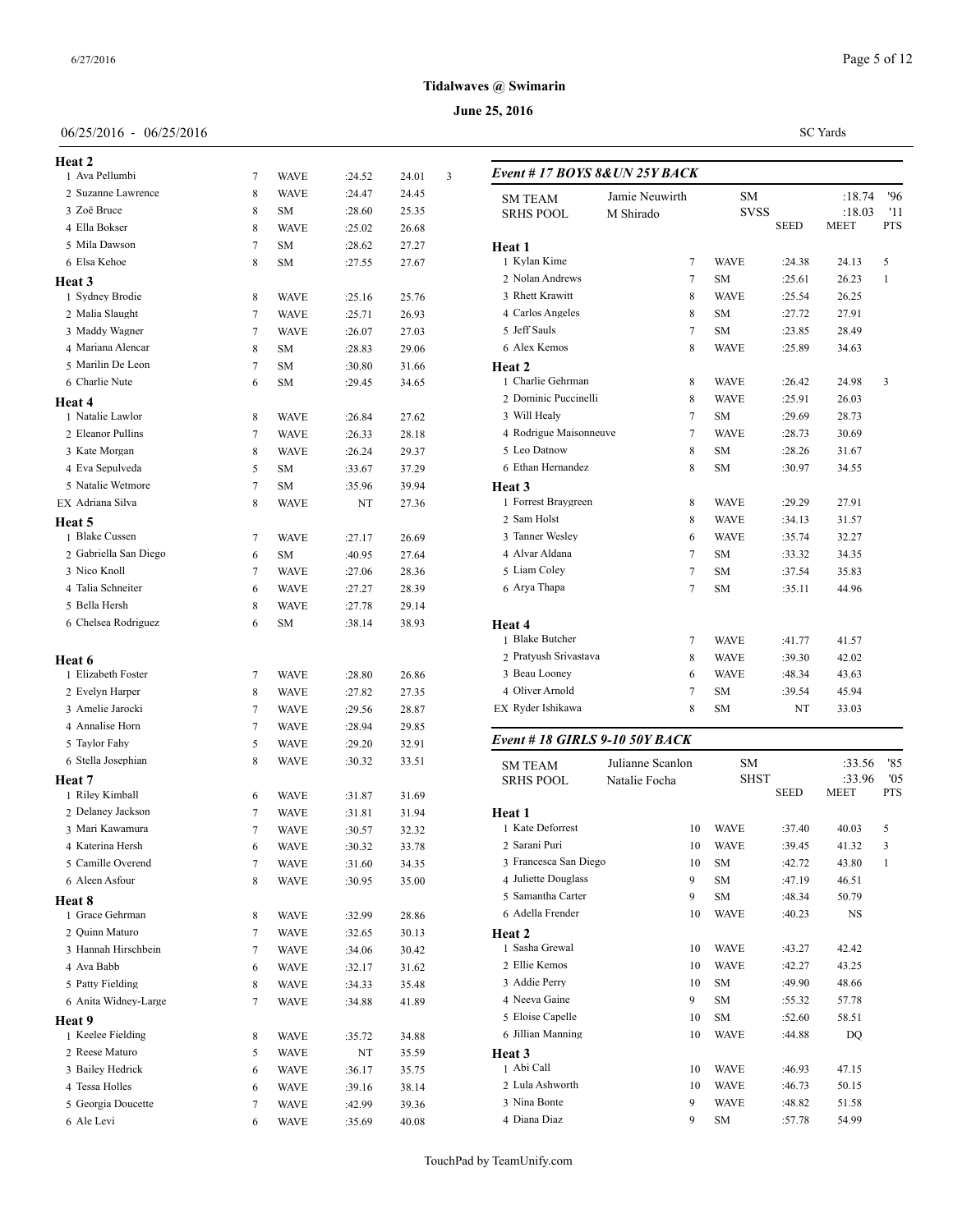#### **June 25, 2016**

# 06/25/2016 - 06/25/2016

| 5 Mia Lynch            | 10 | <b>SM</b>   | :55.32  | 56.18   | 2 Kallen Wank        |
|------------------------|----|-------------|---------|---------|----------------------|
| 6 Mathilde Lambert     | 9  | <b>SM</b>   | :57.24  | 56.64   | 3 Livi Letts         |
| Heat 4                 |    |             |         |         | 4 Haley Bosch        |
| 1 Maggie Pitts         | 9  | <b>WAVE</b> | :49.74  | 48.24   | 5 Maya Canzian       |
| 2 Hannah Collings      | 10 | <b>WAVE</b> | :50.82  | 49.74   | 6 Emma Wetmo         |
| 3 Olivia Dugan         | 9  | <b>SM</b>   | NT      | 53.91   | Heat 2               |
| 4 Xophia Cabello       | 9  | <b>SM</b>   | 1:02.08 | 57.59   | 1 Grace Whitty       |
| 5 Catalina Aldana      | 9  | <b>SM</b>   | 1:07.17 | 1:02.37 | 2 Lauren Cheng       |
| 6 Lilly Dell'Orto      | 9  | <b>WAVE</b> | :50.50  | DO      | 3 Jenna Smock        |
| Heat 5                 |    |             |         |         | 4 Annie Goldste      |
| 1 Lillian Englert      | 9  | <b>SM</b>   | NT      | 51.76   | 5 Eva Laborde-7      |
| 2 Anna Lawrence        | 10 | <b>WAVE</b> | :54.07  | 51.77   | 6 Emily Flores       |
| 3 Sofia Wesley         | 9  | <b>WAVE</b> | :55.85  | 55.19   | Heat 3               |
| 4 Cassidy Potter       | 10 | <b>WAVE</b> | :51.22  | 55.29   | 1 Maddie Redm        |
| 5 Molly Goldstein      | 9  | <b>WAVE</b> | :51.45  | 55.43   | 2 Logan Jackson      |
| 6 Maya Saibel          | 9  | <b>WAVE</b> | :54.31  | 55.86   | 3 Georgia Larso      |
| Heat 6                 |    |             |         |         |                      |
| 1 Siena Kimball        | 10 | <b>WAVE</b> | 1:02.33 | 59.59   | Event # 21 <b>BO</b> |
| 2 Rianne Asfour        | 9  | <b>WAVE</b> | 1:06.41 | 1:07.78 | <b>SM TEAM</b>       |
| 3 Hannah Ritola        | 10 | <b>WAVE</b> | 1:04.18 | 1:12.94 | <b>SRHS POOL</b>     |
| 4 Charlotte Lacy       | 9  | <b>WAVE</b> | :56.33  | DO      |                      |
| 5 Sophia Mauro         | 9  | <b>WAVE</b> | 1:02.91 | DO      | Heat 1               |
| Heat 7                 |    |             |         |         | 1 Tor Aune           |
| 1 Izzy Babb            | 9  | <b>WAVE</b> | NT      | 58.35   | 2 Matthew Toup       |
| 2 Elsa Block           | 9  | <b>WAVE</b> | 1:09.92 | 1:06.96 | 3 Cooper Burdio      |
| 3 Fiona McHugh         | 10 | <b>WAVE</b> | 1:21.44 | 1:30.50 | 4 Eric Sunshine      |
| <b>EX Clara Gaffey</b> | 9  | <b>WAVE</b> | NT      | 44.68   | 5 Brendan Sheel      |
| EX Heidi Lopez         | 10 | <b>SM</b>   | NT      | 1:12.72 | 6 Jack Healy         |
|                        |    |             |         |         |                      |

# *Event # 19 BOYS 9-10 50Y BACK*

| <b>SM TEAM</b>    | Ben Wildman-Tobriner | <b>SM</b>   |             | :32.95      | '95        | 2 Alberto Diaz                  |               | 11 | <b>SM</b>   | :56.82      | 54.10       |
|-------------------|----------------------|-------------|-------------|-------------|------------|---------------------------------|---------------|----|-------------|-------------|-------------|
| <b>SRHS POOL</b>  | Finn Aune            | <b>WAVE</b> |             | :32.82      | '14        | 3 Angel Gomez                   |               | 11 | <b>SM</b>   | :53.54      | 57.08       |
|                   |                      |             | <b>SEED</b> | <b>MEET</b> | <b>PTS</b> | 4 Pierce Uzelac                 |               | 11 | <b>WAVE</b> | :56.12      | DQ          |
| Heat 1            |                      |             |             |             |            | 5 Aidan Dolan                   |               | 11 | <b>SM</b>   | :54.82      | <b>NS</b>   |
| 1 Jacob Shunk     | 10                   | <b>WAVE</b> | :37.93      | 39.00       | 5          |                                 |               |    |             |             |             |
| 2 Rodrigo Diaz    | 10                   | <b>WAVE</b> | :38.96      | 40.50       | 3          | Event # 22 GIRLS 13-14 50Y BACK |               |    |             |             |             |
| 3 Abraham Hannah  | 10                   | <b>SM</b>   | :41.63      | 41.27       | 1          | <b>SM TEAM</b>                  | Ulla Goette   |    | <b>SM</b>   |             | :30.03      |
| 4 Tudor Quinn     | 10                   | <b>WAVE</b> | :42.38      | 45.42       |            | <b>SRHS POOL</b>                | Holly Kinzell |    | <b>SM</b>   |             | :30.97      |
| 5 Fazzatti Deleon | 10                   | <b>SM</b>   | :57.39      | 56.52       |            |                                 |               |    |             | <b>SEED</b> | <b>MEET</b> |
| 6 Micah Arnold    | 10                   | <b>SM</b>   | :54.46      | 57.58       |            | Heat 1                          |               |    |             |             |             |
| Heat 2            |                      |             |             |             |            | 1 Miya Schilz                   |               | 14 | <b>WAVE</b> | :31.79      | 32.52       |
| 1 Seth Summers    | 10                   | <b>WAVE</b> | :45.54      | 46.74       |            | 2 Katie McCallister             |               | 13 | <b>SM</b>   | :35.62      | 35.33       |
| 2 Miles Doucette  | 10                   | <b>WAVE</b> | :48.18      | 50.86       |            | 3 Devin Bosley                  |               | 13 | <b>WAVE</b> | :36.71      | 37.37       |
| 3 Bobby Seater    | 9                    | <b>SM</b>   | 1:02.50     | 56.90       |            | 4 Stephanie Schnurpfeil         |               | 13 | <b>SM</b>   | :41.15      | 42.61       |
| 4 Martin Datnow   | 10                   | <b>SM</b>   | :59.32      | 57.86       |            | 5 Alena Larson                  |               | 14 | <b>WAVE</b> | :36.32      | <b>NS</b>   |
| Heat 3            |                      |             |             |             |            | 6 Elise Braff                   |               | 13 | <b>WAVE</b> | :50.01      | <b>NS</b>   |
| 1 Sawyer Goldberg | 9                    | <b>WAVE</b> | :52.77      | 56.85       |            |                                 |               |    |             |             |             |
| 2 Alan Uzelac     | 9                    | <b>WAVE</b> | 1:07.22     | 1:00.80     |            | Event # 23 BOYS 13-14 50Y BACK  |               |    |             |             |             |
| 3 Ray Culhane     | 9                    | WAVE        | :55.42      | 1:08.37     |            | <b>SM TEAM</b>                  | Ben Neuwirth  |    | <b>SM</b>   |             | :27.53      |
|                   |                      |             |             |             |            |                                 |               |    |             |             |             |

#### *Event # 20 GIRLS 11-12 50Y BACK*

| <b>SM TEAM</b><br><b>SRHS POOL</b> | Dominique Suave<br>Kaitlyn Lo | <b>SM</b><br><b>SHST</b> | <b>SEED</b> | :32.09<br>:30.12<br><b>MEET</b> | '98<br>'0.5<br><b>PTS</b> | <b>Heat 1</b><br>1 Andrey Priahin<br>2 Will Harding |
|------------------------------------|-------------------------------|--------------------------|-------------|---------------------------------|---------------------------|-----------------------------------------------------|
| Heat 1<br><b>Molly Pitts</b>       |                               | <b>WAVE</b>              | :35.48      | 35.57                           | 5.                        | 3 Connor Thorp<br>4 Cole Summers                    |

|                      | SC Yards |             |        |           |   |  |  |  |
|----------------------|----------|-------------|--------|-----------|---|--|--|--|
| 2 Kallen Wank        | 11       | <b>WAVE</b> | :41.51 | 40.25     | 3 |  |  |  |
| 3 Livi Letts         | 12       | <b>WAVE</b> | :41.07 | 41.78     |   |  |  |  |
| 4 Haley Bosch        | 12       | <b>SM</b>   | :45.36 | 44.13     | 1 |  |  |  |
| 5 Maya Canziani      | 11       | <b>SM</b>   | :43.48 | 44.99     |   |  |  |  |
| 6 Emma Wetmore       | 11       | <b>SM</b>   | :46.54 | 47.23     |   |  |  |  |
| Heat 2               |          |             |        |           |   |  |  |  |
| 1 Grace Whitty       | 11       | <b>WAVE</b> | :42.45 | 42.39     |   |  |  |  |
| 2 Lauren Cheng       | 12       | <b>WAVE</b> | :43.22 | 43.72     |   |  |  |  |
| 3 Jenna Smock        | 12       | <b>WAVE</b> | :44.76 | 44.72     |   |  |  |  |
| 4 Annie Goldstein    | 11       | <b>WAVE</b> | :44.81 | 46.42     |   |  |  |  |
| 5 Eva Laborde-Turner | 11       | <b>SM</b>   | :48.32 | 47.94     |   |  |  |  |
| 6 Emily Flores       | 12       | <b>SM</b>   | :54.53 | 52.60     |   |  |  |  |
| Heat 3               |          |             |        |           |   |  |  |  |
| 1 Maddie Redmond     | 12       | <b>WAVE</b> | :47.05 | 47.45     |   |  |  |  |
| 2 Logan Jackson      | 11       | <b>WAVE</b> | :52.78 | 55.82     |   |  |  |  |
| 3 Georgia Larson     | 12       | <b>WAVE</b> | :52.37 | <b>NS</b> |   |  |  |  |
|                      |          |             |        |           |   |  |  |  |

# *Event # 21 BOYS 11-12 50Y BACK*

| <b>SM TEAM</b>     | Ben Wildman-Tobriner |    | <b>SM</b>   |        | :28.74 | '97          |
|--------------------|----------------------|----|-------------|--------|--------|--------------|
| <b>SRHS POOL</b>   | Ethan Lewczyk        |    | <b>SVSS</b> |        | :31.26 | '13          |
|                    |                      |    |             | SEED   | MEET   | <b>PTS</b>   |
| Heat 1             |                      |    |             |        |        |              |
| 1 Tor Aune         |                      | 11 | <b>WAVE</b> | :38.39 | 38.46  | 5            |
| 2 Matthew Toups    |                      | 12 | <b>WAVE</b> | :43.40 | 42.78  | 3            |
| 3 Cooper Burdick   |                      | 11 | <b>SM</b>   | :43.29 | 44.88  | $\mathbf{1}$ |
| 4 Eric Sunshine    |                      | 12 | <b>WAVE</b> | :45.48 | 46.03  |              |
| 5 Brendan Sheehan  |                      | 11 | SM          | :46.86 | 47.70  |              |
| 6 Jack Healy       |                      | 12 | <b>SM</b>   | :43.38 | NS     |              |
|                    |                      |    |             |        |        |              |
| <b>Heat 2</b>      |                      |    |             |        |        |              |
| 1 Matthew Coronado |                      | 11 | <b>SM</b>   | :49.35 | 53.25  |              |
| 2 Alberto Diaz     |                      | 11 | SM          | :56.82 | 54.10  |              |
| 3 Angel Gomez      |                      | 11 | <b>SM</b>   | :53.54 | 57.08  |              |
| 4 Pierce Uzelac    |                      | 11 | <b>WAVE</b> | :56.12 | DQ     |              |
| 5 Aidan Dolan      |                      | 11 | <b>SM</b>   | :54.82 | NS     |              |
|                    |                      |    |             |        |        |              |

| <b>SM TEAM</b>                 | Ulla Goette   |    | SM          |             | :30.03                | '87               |
|--------------------------------|---------------|----|-------------|-------------|-----------------------|-------------------|
| <b>SRHS POOL</b>               | Holly Kinzell |    | <b>SM</b>   | <b>SEED</b> | :30.97<br><b>MEET</b> | '99<br><b>PTS</b> |
| Heat 1                         |               |    |             |             |                       |                   |
| 1 Miya Schilz                  |               | 14 | <b>WAVE</b> | :31.79      | 32.52                 | 5                 |
| 2 Katie McCallister            |               | 13 | <b>SM</b>   | :35.62      | 35.33                 | 3                 |
| 3 Devin Bosley                 |               | 13 | <b>WAVE</b> | :36.71      | 37.37                 | 1                 |
| 4 Stephanie Schnurpfeil        |               | 13 | <b>SM</b>   | :41.15      | 42.61                 |                   |
| 5 Alena Larson                 |               | 14 | <b>WAVE</b> | :36.32      | <b>NS</b>             |                   |
| 6 Elise Braff                  |               | 13 | <b>WAVE</b> | :50.01      | NS                    |                   |
| Event # 23 BOYS 13-14 50Y BACK |               |    |             |             |                       |                   |
| <b>SM TEAM</b>                 | Ben Neuwirth  |    | <b>SM</b>   |             | :27.53                | '98               |
| <b>SRHS POOL</b>               | Ben Neuwirth  |    | SM          | <b>SEED</b> | :27.53<br><b>MEET</b> | '98<br><b>PTS</b> |
| Heat 1                         |               |    |             |             |                       |                   |
| 1 Andrey Priahin               |               | 13 | <b>WAVE</b> | :31.99      | 32.61                 | 5                 |
| 2 Will Harding                 |               | 14 | <b>WAVE</b> | :31.86      | 32.98                 | 3                 |
| 3 Connor Thorp                 |               | 13 | <b>SM</b>   | :39.59      | 38.66                 | 1                 |
| 4 Cole Summers                 |               | 13 | <b>WAVE</b> | :39.40      | 40.81                 |                   |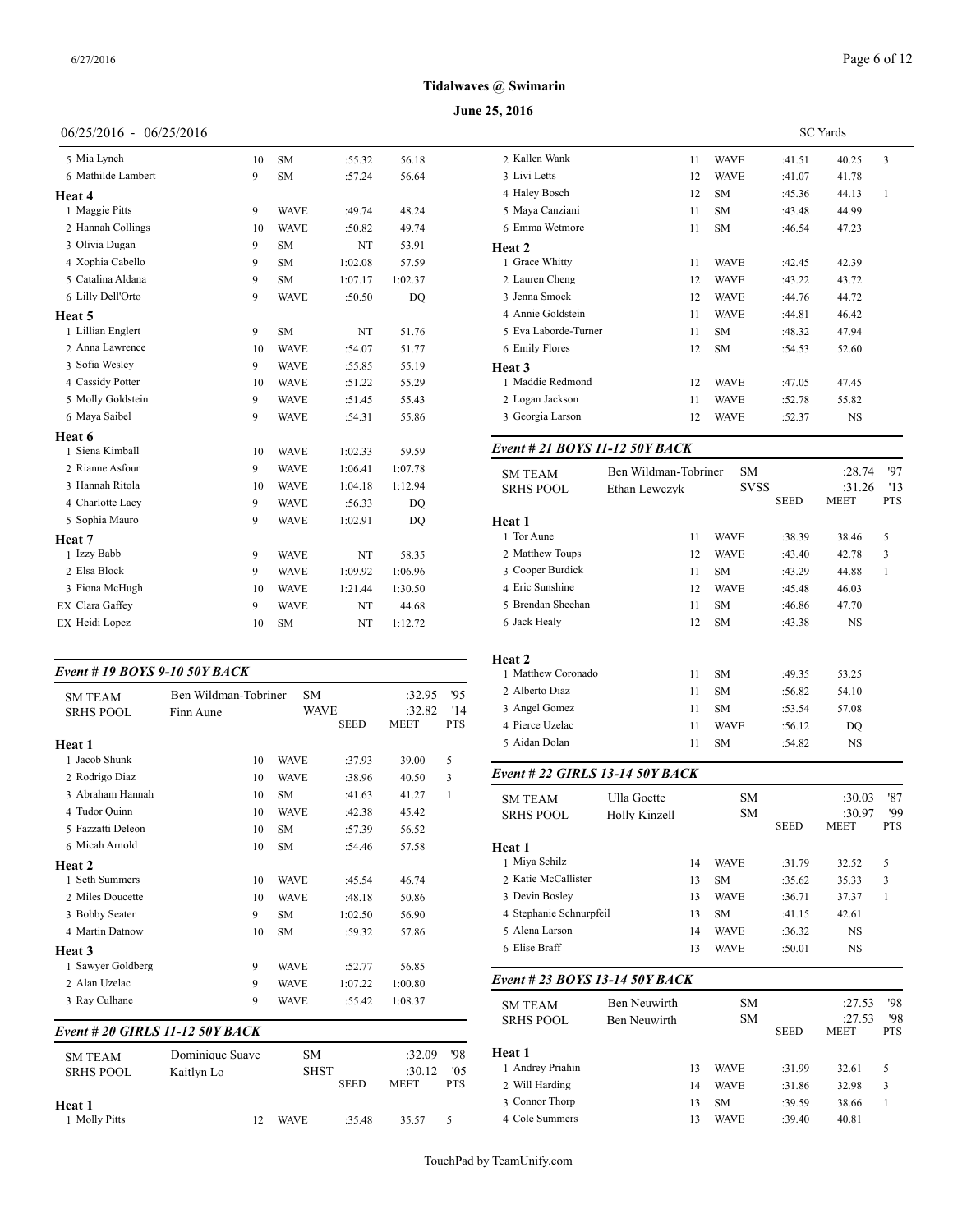# **June 25, 2016**

# 06/25/2016 - 06/25/2016

| 5 Daniel Tuhtan                     |                   | 13     | <b>WAVE</b> | :39.72      | 41.53                 |            |                                    |
|-------------------------------------|-------------------|--------|-------------|-------------|-----------------------|------------|------------------------------------|
| 6 Bennett Somerville                |                   | 13     | <b>WAVE</b> | :49.96      | NS                    |            | Event # 27 <b>BOY</b>              |
| Event # 24 GIRLS 15-18 50Y BACK     |                   |        |             |             |                       |            | <b>SM TEAM</b><br><b>SRHS POOL</b> |
| <b>SM TEAM</b>                      | Jennifer Gaskin   |        | <b>SM</b>   |             | :29.19                | '91        |                                    |
| <b>SRHS POOL</b>                    | Christy Meier     |        | <b>SHST</b> | SEED        | :29.74<br><b>MEET</b> | '05<br>PTS | <b>Heat 1</b><br>1 Evan Oldham     |
| Heat 1                              |                   |        |             |             |                       |            | 2 Nolan Deforrest                  |
| 1 Carolyn Cheng                     |                   | 15     | WAVE        | :32.31      | 33.28                 | 5          | 3 Alvar Aldana                     |
| 2 Lily Harding                      |                   | 15     | <b>WAVE</b> | :34.85      | 35.32                 | 3          | 4 Charlie Gehrma:                  |
| 3 Lulu Woolf                        |                   | 15     | <b>SM</b>   | :37.86      | 38.30                 | 1          | 5 Leo Datnow                       |
| 4 Emily Johnson                     |                   | 16     | WAVE        | :36.77      | 39.65                 |            | 6 Casey Miller                     |
| 5 Katherine Theriault               |                   | 15     | WAVE        | NT          | 43.37                 |            | Heat 2<br>1 Kylan Kime             |
| Event # 25 BOYS 15-18 50Y BACK      |                   |        |             |             |                       |            | 2 Liam Coley                       |
| <b>SM TEAM</b>                      | Ben Neuwirth      |        | SM          |             | :26.84                | '00        | 3 Carlos Angeles                   |
| <b>SRHS POOL</b>                    | Ben Neuwirth      |        | <b>SM</b>   |             | :26.84                | 00'        | 4 Arya Thapa                       |
|                                     |                   |        |             | <b>SEED</b> | MEET                  | PTS        | 5 Ethan Hernande                   |
| Heat 1                              |                   |        |             |             |                       |            | 6 Beau Looney                      |
| 1 Nicholas Johnson                  |                   | 14     | <b>WAVE</b> | :32.77      | 32.69                 | 5          |                                    |
| 2 Raul Beltran Jr                   |                   | 16     | <b>WAVE</b> | :33.55      | NS                    |            | Event # 28 GIRI                    |
| Event # 26 GIRLS 8& UN 25Y BREAST   |                   |        |             |             |                       |            | <b>SM TEAM</b><br><b>SRHS POOL</b> |
| <b>SM TEAM</b>                      | Katherine McAdams |        | SM          |             | :20.20                | '94        |                                    |
| <b>SRHS POOL</b>                    | Jenna Bondlow     |        | MW          |             | :21.03                | '98        | Heat 1                             |
|                                     |                   |        |             | <b>SEED</b> | MEET                  | PTS        | 1 Adella Frender                   |
| Heat 1                              |                   |        |             |             |                       |            | 2 Maddie Jarocki                   |
| 1 Eleanor Pullins                   |                   | 7      | <b>WAVE</b> | :28.64      | 27.98                 | 5          | 3 Sara Jordan                      |
| 2 Natalie Lawlor                    |                   | 8      | <b>WAVE</b> | :26.16      | 28.00                 | 3          | 4 Addie Perry                      |
| 3 Aleen Asfour                      |                   | 8      | <b>WAVE</b> | :29.70      | 30.78                 |            | 5 Mary Healy                       |
| 4 Jordyn Beeber                     |                   | 7      | <b>SM</b>   | :29.32      | DQ                    |            | 6 Francesca San D                  |
| 5 Zoë Bruce                         |                   | 8      | <b>SM</b>   | :31.70      | DQ                    |            | <b>Heat 2</b>                      |
| 6 Marilin De Leon                   |                   | 7      | <b>SM</b>   | :29.27      | DQ                    |            | 1 Julia St John                    |
| Heat 2                              |                   |        |             |             |                       |            | 2 Sophie Letts                     |
| 1 Kate Morgan                       |                   | 8      | <b>WAVE</b> | :33.02      | 32.82                 |            | 3 Maggie Pitts                     |
| 2 Maddy Wagner                      |                   | 7      | <b>WAVE</b> | :31.55      | 32.93                 |            | 4 Lillian Englert                  |
| 3 Grace Gehrman<br>4 Belen Coronado |                   | 8      | <b>WAVE</b> | :33.27      | 33.34                 |            | 5 Eloise Capelle                   |
| 5 Boston Norris                     |                   | 8<br>7 | <b>SM</b>   | :33.49      | 37.12                 |            | 6 Mia Lynch                        |
| 6 Brooke Englert                    |                   | 7      | <b>SM</b>   | :34.32      | 37.43                 |            |                                    |
|                                     |                   |        | <b>SM</b>   | :33.62      | DQ                    |            | Heat 3                             |
|                                     |                   |        |             |             |                       |            | 1 Ellie Kemos<br>2 Lilly Dell'Orto |
| Heat 3<br>1 Stella Josephian        |                   | 8      | WAVE        | :37.08      | 32.64                 |            | 3 Neeva Gaine                      |
| 2 Delanev Jackson                   |                   | 7      | WAVE        | NT          | 32.76                 |            | 4 Amanda Muelle                    |
| 3 Mari Kawamura                     |                   | 7      | WAVE        | :35.74      | 33.30                 |            | 5 Madeline Andre                   |
| 4 Elsa Kehoe                        |                   | 8      | SΜ          | :38.80      | 33.40                 | 1          | 6 Juliette Douglas                 |
| 5 Jolie Brown                       |                   | 6      | SM          | :36.76      | 33.94                 |            | <b>Heat 4</b>                      |
| 6 Natalie Wetmore                   |                   | 7      | SΜ          | :37.25      | NS                    |            | 1 Hannah Collings                  |
| Heat 4                              |                   |        |             |             |                       |            | 2 Bella Wagner                     |
| 1 Daniella Knoll                    |                   | 8      | <b>WAVE</b> | NT          | 33.59                 |            | 3 Nina Bonte                       |
| 2 Sydney Lewis                      |                   | 8      | SM          | :41.74      | 44.29                 |            | 4 Maddie Jensen                    |
| 3 Eva Sepulveda                     |                   | 5      | SM          | :40.15      | 44.56                 |            | 5 Diana Diaz                       |
| 4 Ryann Beeber                      |                   | 5      | SM          | :42.23      | 45.13                 |            | 6 Xophia Cabello                   |
| Heat 5                              |                   |        |             |             |                       |            | Heat 5                             |
| 1 Charlie Nute                      |                   | 6      | SM          | :42.40      | 45.53                 |            | 1 Sofia Wesley                     |
| 2 Gabriella San Diego               |                   | 6      | SM          | :43.22      | 51.71                 |            | 2 Abi Call                         |
| 3 Chelsea Rodriguez                 |                   | 6      | SM          | :54.45      | NS                    |            | 3 Charlotte Lacy                   |

SC Yards

| M Anderson |                | <b>SM</b>   |                                                         | :20.65<br>:20.57           | 93<br>'05<br><b>PTS</b> |
|------------|----------------|-------------|---------------------------------------------------------|----------------------------|-------------------------|
|            |                |             |                                                         |                            |                         |
|            | 8              | <b>WAVE</b> | :25.64                                                  | 27.34                      | 5                       |
|            | 8              | <b>WAVE</b> | :28.62                                                  | 27.43                      | 3                       |
|            | $\tau$         | <b>SM</b>   | :34.37                                                  | 28.51                      | $\mathbf{1}$            |
|            | 8              | <b>WAVE</b> | :33.04                                                  | 32.05                      |                         |
|            | 8              | <b>SM</b>   | :30.76                                                  | 32.50                      |                         |
|            | 7              | <b>SM</b>   | :33.64                                                  | DQ                         |                         |
|            |                |             |                                                         |                            |                         |
|            | $\tau$         | <b>WAVE</b> | :35.28                                                  | 31.27                      |                         |
|            | 7              | <b>SM</b>   | :39.04                                                  | DQ                         |                         |
|            | 8              | <b>SM</b>   | :39.00                                                  | DQ                         |                         |
|            | $\overline{7}$ | <b>SM</b>   | :38.79                                                  | DQ                         |                         |
|            | 8              | <b>SM</b>   | :34.83                                                  | <b>NS</b>                  |                         |
|            | 6              | <b>WAVE</b> | NT                                                      | <b>NS</b>                  |                         |
|            |                |             | Event # 27 BOYS 8&UN 25Y BREAST<br>Ben Wildman-Tobriner | <b>SHST</b><br><b>SEED</b> | <b>MEET</b>             |

# *Event # 28 GIRLS 9-10 50Y BREAST*

| <b>SM TEAM</b>        | Amy Jones      | SM          |             | :37.67                | '91               |
|-----------------------|----------------|-------------|-------------|-----------------------|-------------------|
| <b>SRHS POOL</b>      | Lauren McNevin | SM          | <b>SEED</b> | :38.14<br><b>MEET</b> | '10<br><b>PTS</b> |
| Heat 1                |                |             |             |                       |                   |
| 1 Adella Frender      | 10             | <b>WAVE</b> | :39.32      | 41.31                 | 5                 |
| 2 Maddie Jarocki      | 10             | <b>WAVE</b> | :42.64      | 44.95                 | 3                 |
| 3 Sara Jordan         | 9              | <b>WAVE</b> | :45.78      | 46.80                 |                   |
| 4 Addie Perry         | 10             | SM          | :50.20      | 47.49                 | $\mathbf{1}$      |
| 5 Mary Healy          | 10             | SM          | :46.75      | 48.91                 |                   |
| 6 Francesca San Diego | 10             | SM          | :50.46      | 49.92                 |                   |
| Heat 2                |                |             |             |                       |                   |
| 1 Julia St John       | 9              | WAVE        | :46.74      | 48.03                 |                   |
| 2 Sophie Letts        | 10             | <b>WAVE</b> | :48.48      | 48.83                 |                   |
| 3 Maggie Pitts        | 9              | WAVE        | :50.74      | 52.41                 |                   |
| 4 Lillian Englert     | 9              | SM          | :52.96      | 53.02                 |                   |
| 5 Eloise Capelle      | 10             | SM          | :54.77      | 54.91                 |                   |
| 6 Mia Lynch           | 10             | SM          | :56.81      | 58.06                 |                   |
| Heat 3                |                |             |             |                       |                   |
| 1 Ellie Kemos         | 10             | <b>WAVE</b> | :50.75      | 51.51                 |                   |
| 2 Lilly Dell'Orto     | 9              | <b>WAVE</b> | :51.49      | 52.09                 |                   |
| 3 Neeva Gaine         | 9              | <b>SM</b>   | 1:01.50     | 54.72                 |                   |
| 4 Amanda Mueller      | 10             | <b>WAVE</b> | :51.72      | 55.72                 |                   |
| 5 Madeline Andrews    | 10             | SM          | 1:00.19     | 59.05                 |                   |
| 6 Juliette Douglass   | 9              | SM          | 1:04.09     | DQ                    |                   |
| Heat 4                |                |             |             |                       |                   |
| 1 Hannah Collings     | 10             | WAVE        | :54.01      | 51.43                 |                   |
| 2 Bella Wagner        | 9              | <b>WAVE</b> | :53.84      | 56.42                 |                   |
| 3 Nina Bonte          | 9              | WAVE        | :55.28      | 57.47                 |                   |
| 4 Maddie Jensen       | 9              | SM          | 1:06.56     | 1:04.45               |                   |
| 5 Diana Diaz          | 9              | SM          | 1:22.17     | 1:23.26               |                   |
| 6 Xophia Cabello      | 9              | SM          | 1:25.90     | 1:31.75               |                   |
| Heat 5                |                |             |             |                       |                   |
| 1 Sofia Wesley        | 9              | WAVE        | :57.88      | 55.34                 |                   |
| 2 Abi Call            | 10             | <b>WAVE</b> | :56.90      | 56.21                 |                   |
| 3 Charlotte Lacy      | 9              | <b>WAVE</b> | 1:00.87     | 58.45                 |                   |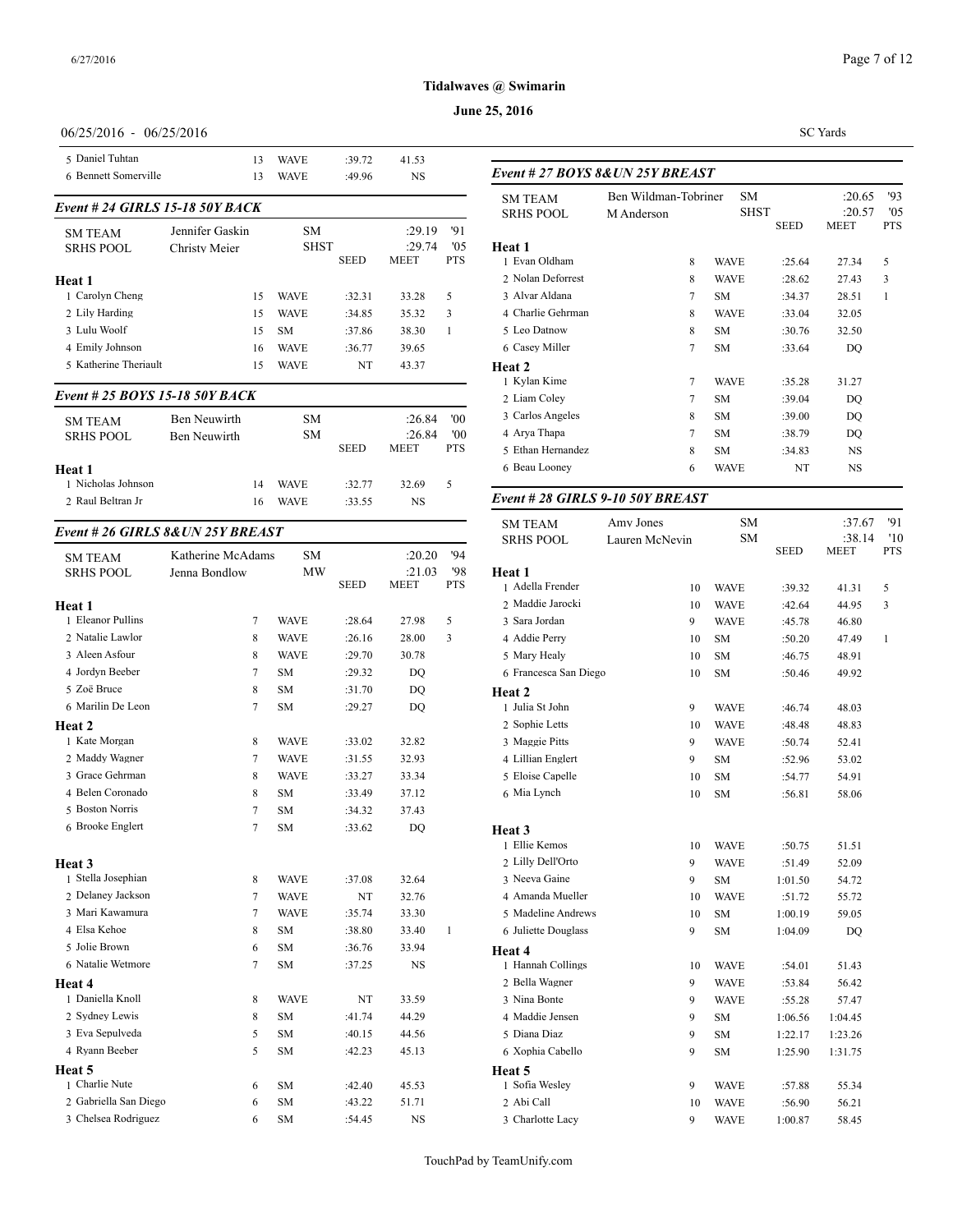#### **June 25, 2016**

# 06/25/2016 - 06/25/2016

| 4 Lula Ashworth   | 10 | <b>WAVE</b> | 1:02.95 | 1:07.27 | 5 Emilia     |
|-------------------|----|-------------|---------|---------|--------------|
| 5 Catalina Aldana | 9  | <b>SM</b>   | NT      | 1:17.76 | 6 Maddi      |
| 6 Lilah Stevens   | 9  | <b>SM</b>   | 1:06.97 | NS      | Heat 4       |
| Heat 6            |    |             |         |         | 1 Logan      |
| 1 Anna Lawrence   | 10 | WAVE        | NT      | 57.78   | 2 Keely      |
| 2 Molly Goldstein | 9  | <b>WAVE</b> | 1:03.86 | 1:01.51 | 3 Laurer     |
| 3 Siena Kimball   | 10 | <b>WAVE</b> | 1:05.46 | 1:03.75 |              |
| 4 Hannah Ritola   | 10 | <b>WAVE</b> | 1:07.84 | 1:04.14 | $Event#$ .   |
| 5 Cassidy Potter  | 10 | <b>WAVE</b> | 1:05.96 | 1:08.45 | <b>SM TE</b> |
| Heat 7            |    |             |         |         | <b>SRHSF</b> |
| 1 Rianne Asfour   | 9  | <b>WAVE</b> | NT      | 1:01.10 |              |
| 2 Izzy Babb       | 9  | <b>WAVE</b> | NT      | 1:05.67 | Heat 1       |
| 3 Sophia Mauro    | 9  | <b>WAVE</b> | 1:18.89 | 1:19.49 | 1 Dexter     |
|                   |    |             |         |         |              |

# *Event # 29 BOYS 9-10 50Y BREAST*

| <b>SM TEAM</b>        | <b>Brad Matthews</b>  | SM          |             | :39.73      | '89        | 4 Alex Cruz                       | 11 | <b>SM</b>   | :52.16  | 51.12     |
|-----------------------|-----------------------|-------------|-------------|-------------|------------|-----------------------------------|----|-------------|---------|-----------|
| <b>SRHS POOL</b>      | <b>Connor Bondlow</b> | <b>MW</b>   |             | :38.77      | '98        | 5 Max Bundy                       | 12 | <b>WAVE</b> | :48.00  | 58.49     |
|                       |                       |             | <b>SEED</b> | <b>MEET</b> | <b>PTS</b> | 6 Jonathan Lopez                  | 12 | <b>SM</b>   | :51.87  | DO        |
| Heat 1                |                       |             |             |             |            | Heat 2                            |    |             |         |           |
| 1 Tudor Quinn         | 10                    | <b>WAVE</b> | :46.55      | 47.15       | 5          | 1 Matthew Toups                   | 12 | <b>WAVE</b> | :48.65  | 49.88     |
| 2 Jake Goldman        | 10                    | <b>SM</b>   | :54.96      | 48.05       | 3          | 2 Miles Urban                     | 11 | <b>SM</b>   | :55.17  | 54.29     |
| 3 Seth Summers        | 10                    | <b>WAVE</b> | :47.92      | 50.93       |            | 3 Brendan Sheehan                 | 11 | <b>SM</b>   | :59.02  | 55.19     |
| 4 Cameron Maisonneuve | 9                     | <b>WAVE</b> | :51.00      | 52.87       |            | EX Kevin Snaith                   | 11 | <b>SM</b>   | NT      | DQ        |
| 5 Bobby Seater        | 9                     | <b>SM</b>   | :58.97      | 59.63       |            | 5 Eric Sunshine                   | 12 | <b>WAVE</b> | :53.08  | DQ        |
| 6 Martin Datnow       | 10                    | <b>SM</b>   | 1:04.14     | 1:00.98     |            | 6 Pierce Uzelac                   | 11 | <b>WAVE</b> | 1:02.21 | <b>NS</b> |
| <b>Heat 2</b>         |                       |             |             |             |            | Heat 3                            |    |             |         |           |
| 1 Sawyer Goldberg     | 9                     | <b>WAVE</b> | :53.51      | 53.55       |            | <b>Andres Martinez</b>            | 12 | <b>SM</b>   | 1:05.79 | 1:00.55   |
| 2 Colby Binder        | 9                     | <b>WAVE</b> | 1:01.36     | 54.68       |            | 2 Matthew Coronado                | 11 | <b>SM</b>   | 1:09.30 | 1:07.51   |
| 3 Miles Doucette      | 10                    | <b>WAVE</b> | :59.87      | 59.15       |            | 3 Angel Gomez                     | 11 | <b>SM</b>   | NT      | DQ        |
| 4 Ruben Roth          | 9                     | <b>SM</b>   | NT          | 59.57       |            | 4 Jack Healy                      | 12 | <b>SM</b>   | :55.73  | <b>NS</b> |
| 5 Fazzatti Deleon     | 10                    | <b>SM</b>   | 1:10.94     | DQ          |            |                                   |    |             |         |           |
| 6 Jj Gumba            | 9                     | <b>SM</b>   | 1:17.27     | DQ          |            | Event # 32 GIRLS 13-14 50Y BREAST |    |             |         |           |
|                       |                       |             |             |             |            |                                   |    |             |         |           |

# *Event # 30 GIRLS 11-12 50Y BREAST*

| Amy Jones    |    | <b>SM</b>   |        | :34.97                     | 92           |                   |
|--------------|----|-------------|--------|----------------------------|--------------|-------------------|
| Halle Morris |    |             |        | :32.88                     | $10^{\circ}$ | Heat 1            |
|              |    |             |        |                            |              | 1 Jane McNevin    |
|              |    |             |        |                            |              | 2 Maddie Lowe     |
|              | 12 | <b>WAVE</b> | :39.72 | 39.67                      | 5            | 3 Lucy Goldman    |
|              | 11 | <b>WAVE</b> | :38.98 | 40.52                      | 3            | 4 Rachel Jordan   |
|              | 12 | <b>WAVE</b> | :40.08 | 40.91                      |              | 5 Lily Gates      |
|              | 12 | <b>SM</b>   | :41.50 | 40.95                      | $\mathbf{1}$ | 6 Monika Platek   |
|              | 11 | <b>SM</b>   | :45.54 | 47.39                      |              |                   |
|              | 11 | <b>SM</b>   | :49.42 | <b>NS</b>                  |              | Heat 2            |
|              |    |             |        |                            |              | 1 Flynn Marrinson |
|              |    |             |        |                            |              | 2 Amy Jordan      |
|              | 11 | <b>WAVE</b> | :40.80 | 42.34                      |              | 3 Stephanie Schnu |
|              | 11 | <b>WAVE</b> | :42.52 | 42.42                      |              | 4 Indie Adamich   |
|              | 12 | <b>WAVE</b> | :42.27 | 43.86                      |              | Heat 3            |
|              | 11 | <b>WAVE</b> | :44.12 | 48.52                      |              | 1 Emma Standish   |
|              | 11 | <b>SM</b>   | :50.62 | 49.30                      |              | 2 Alexia Garcia   |
|              | 12 | <b>SM</b>   | :52.24 | 51.46                      |              | 3 Elise Braff     |
|              |    |             |        |                            |              |                   |
|              | 12 | <b>WAVE</b> | :44.13 | 44.45                      |              | Event # 33 BOY    |
|              | 11 | <b>WAVE</b> | :46.18 | 46.00                      |              | <b>SM TEAM</b>    |
|              | 11 | <b>WAVE</b> | :47.65 | 47.02                      |              | <b>SRHS POOL</b>  |
|              | 12 | <b>WAVE</b> | :47.53 | 47.28                      |              |                   |
|              |    |             |        | <b>WAVE</b><br><b>SEED</b> | <b>MEET</b>  | <b>PTS</b>        |

|                     | <b>SC</b> Yards |             |         |       |  |
|---------------------|-----------------|-------------|---------|-------|--|
| 5 Emilia Puccinelli | 11              | <b>WAVE</b> | :48.04  | 48.34 |  |
| 6 Maddie Redmond    | 12              | <b>WAVE</b> | :48.70  | 50.16 |  |
| Heat 4              |                 |             |         |       |  |
| 1 Logan Jackson     | 11              | <b>WAVE</b> | :50.09  | 48.89 |  |
| 2 Keely Ganong      | 11              | <b>WAVE</b> | :53.30  | 53.82 |  |
| 3 Lauren Lawlor     | 11              | <b>WAVE</b> | 1:02.87 | 58.75 |  |
|                     |                 |             |         |       |  |

# *Event # 31 BOYS 11-12 50Y BREAST*

| <b>SRHS POOL</b><br><b>Brad Hartwig</b><br><b>SEED</b><br><b>MEET</b> | <b>PTS</b> |
|-----------------------------------------------------------------------|------------|
|                                                                       |            |
| Heat 1                                                                |            |
| 1 Dexter Lama<br>12<br><b>WAVE</b><br>:42.97<br>42.49                 | 5          |
| 2 Zander Ashworth<br><b>WAVE</b><br>12<br>:42.38<br>42.93             | 3          |
| 3 Cooper Burdick<br>11<br><b>SM</b><br>:50.73<br>49.74                | 1          |
| 4 Alex Cruz<br><b>SM</b><br>:52.16<br>51.12<br>11                     |            |
| 5 Max Bundy<br>12<br>:48.00<br><b>WAVE</b><br>58.49                   |            |
| 6 Jonathan Lopez<br>SM<br>12<br>:51.87<br>DO                          |            |
| <b>Heat 2</b>                                                         |            |
| 1 Matthew Toups<br>:48.65<br>12<br><b>WAVE</b><br>49.88               |            |
| 2 Miles Urban<br><b>SM</b><br>11<br>54.29<br>:55.17                   |            |
| 3 Brendan Sheehan<br>11<br><b>SM</b><br>55.19<br>:59.02               |            |
| EX Kevin Snaith<br><b>SM</b><br>NT<br>11<br>DQ                        |            |
| 5 Eric Sunshine<br>12<br><b>WAVE</b><br>:53.08<br>DO                  |            |
| 6 Pierce Uzelac<br>11<br>1:02.21<br><b>NS</b><br><b>WAVE</b>          |            |
| <b>Heat 3</b>                                                         |            |
| 1 Andres Martinez<br><b>SM</b><br>1:05.79<br>12<br>1:00.55            |            |
| 2 Matthew Coronado<br><b>SM</b><br>11<br>1:07.51<br>1:09.30           |            |
| 3 Angel Gomez<br>11<br><b>SM</b><br>NT<br>DQ                          |            |
| 4 Jack Healy<br>12<br><b>SM</b><br>:55.73<br><b>NS</b>                |            |

| <b>SM TEAM</b>                   | Wendy Rosenthal      | <b>SM</b>   |             | :33.46                | '89               |
|----------------------------------|----------------------|-------------|-------------|-----------------------|-------------------|
| <b>SRHS POOL</b>                 | A Lollini            | <b>SM</b>   | <b>SEED</b> | :33.46<br><b>MEET</b> | '00<br><b>PTS</b> |
| Heat 1                           |                      |             |             |                       |                   |
| 1 Jane McNevin                   | 13                   | <b>SM</b>   | :36.21      | 36.59                 | 5                 |
| 2 Maddie Lowe                    | 13                   | <b>WAVE</b> | :36.77      | 37.49                 | 3                 |
| 3 Lucy Goldman                   | 13                   | <b>SM</b>   | :38.58      | 37.66                 | 1                 |
| 4 Rachel Jordan                  | 13                   | <b>WAVE</b> | :37.85      | 38.07                 |                   |
| 5 Lily Gates                     | 14                   | <b>SM</b>   | :39.41      | 41.75                 |                   |
| 6 Monika Platek                  | 13                   | <b>WAVE</b> | :41.93      | 42.40                 |                   |
| Heat 2                           |                      |             |             |                       |                   |
| 1 Flynn Marrinson                | 14                   | <b>SM</b>   | :42.41      | 42.67                 |                   |
| 2 Amy Jordan                     | 13                   | <b>WAVE</b> | :43.34      | 43.00                 |                   |
| 3 Stephanie Schnurpfeil          | 13                   | <b>SM</b>   | :42.55      | 43.05                 |                   |
| 4 Indie Adamich                  | 14                   | <b>WAVE</b> | :47.18      | 47.21                 |                   |
| Heat 3                           |                      |             |             |                       |                   |
| 1 Emma Standish                  | 14                   | <b>SM</b>   | :42.76      | 43.58                 |                   |
| 2 Alexia Garcia                  | 13                   | <b>SM</b>   | :45.29      | 44.54                 |                   |
| 3 Elise Braff                    | 13                   | <b>WAVE</b> | :55.55      | <b>NS</b>             |                   |
| Event # 33 BOYS 13-14 50Y BREAST |                      |             |             |                       |                   |
| <b>SM TEAM</b>                   | <b>Brad Matthews</b> | <b>SM</b>   |             | :29.94                | '93               |
| <b>SRHS POOL</b>                 | Jack Naylor          | MW          |             | :31.13                | '99               |
|                                  |                      |             | <b>SEED</b> | <b>MEET</b>           | <b>PTS</b>        |

# **Heat 1**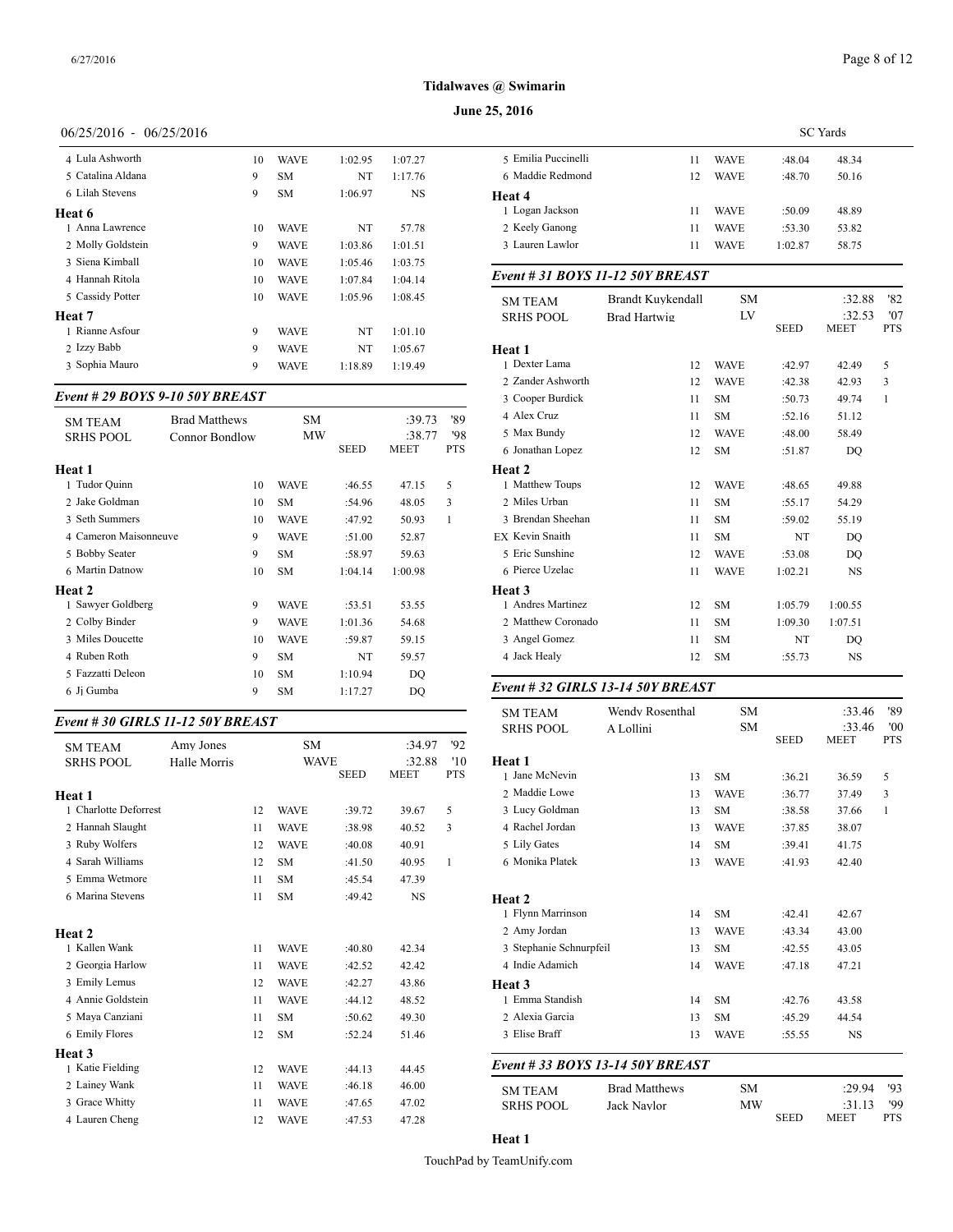#### **June 25, 2016**

# 06/25/2016 - 06/25/2016

| Event # 33 BOYS 13-14 50Y BREAST |                      | Heat 3<br>1 Riley Kimball |             |             |             |            |                    |
|----------------------------------|----------------------|---------------------------|-------------|-------------|-------------|------------|--------------------|
| <b>SM TEAM</b>                   | <b>Brad Matthews</b> |                           | <b>SM</b>   |             | :29.94      | '93        | 2 Hannah Hirschb   |
| <b>SRHS POOL</b>                 | Jack Naylor          |                           | MW          |             | :31.13      | '99        | 3 Quinn Maturo     |
|                                  |                      |                           |             | <b>SEED</b> | <b>MEET</b> | <b>PTS</b> | 4 Nico Knoll       |
| Heat 1                           |                      |                           |             |             |             |            | 5 Tessa Holles     |
| 1 Chris Falvey                   |                      | 13                        | <b>WAVE</b> | :33.66      | 33.83       | 5          | 6 Bailey Hedrick   |
| 2 Walker Burdick                 |                      | 13                        | <b>SM</b>   | :37.74      | 38.97       | 3          | Heat 4             |
| 3 Connor Thorp                   |                      | 13                        | <b>SM</b>   | :38.93      | 40.76       | 1          | 1 Nati Knoll       |
| 4 Zachary Thorp                  |                      | 13                        | <b>SM</b>   | :40.32      | 41.07       |            | 2. Daniella Knoll  |
| 5 James Chase                    |                      | 13                        | <b>WAVE</b> | :35.15      | DO          |            | EX Adriana Silva   |
| 6 Vladimir Priahin               |                      | 13                        | <b>WAVE</b> | :35.35      | NS          |            | 4 Camille Overene  |
| Heat 2                           |                      |                           |             |             |             |            |                    |
| 1 Tibi Quinn                     |                      | 13                        | <b>WAVE</b> | :43.39      | 45.18       |            | Event # $37 BOY$   |
| 2. Owen Ross                     |                      | 14                        | <b>WAVE</b> | :45.52      | 47.70       |            | <b>SM TEAM</b>     |
| 3 Bennett Somerville             |                      | 13                        | <b>WAVE</b> | :46.38      | 49.20       |            | <b>SRHS POOL</b>   |
| 4 Erik Diaz                      |                      | 13                        | <b>SM</b>   | :50.45      | DQ          |            |                    |
| 5 Daniel Tuhtan                  |                      | 13                        | <b>WAVE</b> | :43.05      | <b>NS</b>   |            | Heat 1             |
|                                  |                      |                           |             |             |             |            | 1 Ben Mueller      |
| Event #34 GIRLS 15-18 50Y BREAST |                      |                           |             |             |             |            | 2 Dominic Puccin   |
|                                  |                      |                           |             |             |             |            | 2. Donale Dissour- |

| <b>SM TEAM</b>                  | Lori Dang     |    | <b>SM</b>   |             | :31.75      | '82        | 3 Derek Dugan    |
|---------------------------------|---------------|----|-------------|-------------|-------------|------------|------------------|
| <b>SRHS POOL</b>                | Christy Meier |    | <b>SHST</b> |             | :33.58      | '0.5       | 4 Rhett Krawitt  |
|                                 |               |    |             | <b>SEED</b> | <b>MEET</b> | <b>PTS</b> | 5 Alex Kemos     |
| Heat 1                          |               |    |             |             |             |            | 6 Rodrigue Maiso |
| 1 Megan Boslev                  |               | 15 | <b>WAVE</b> | :41.12      | 43.51       | 5          | Heat 2           |
| 2 Ruby Woolf                    |               | 15 | <b>SM</b>   | :46.55      | 45.24       | 3          | 1 Sam Holst      |
| 3 Kellie Lawler                 |               | 16 | <b>WAVE</b> | :39.42      | <b>NS</b>   |            | 2 Jack Schulter  |
| 4 Anna Hoy                      |               | 16 | <b>WAVE</b> | :43.11      | NS.         |            | 3 Benjamin Brein |
| Event #35 BOYS 15-18 50Y BREAST |               |    |             |             |             |            | Event #38 GIRI   |
| <b>SM TEAM</b>                  | Arrigo Nick   |    | <b>SM</b>   |             | : 28.44     | 04'        | <b>SM TEAM</b>   |
| <b>SRHS POOL</b>                | Brad Hartwig  |    | LV          |             | :28.83      | '12        | <b>SRHS POOL</b> |
|                                 |               |    |             | <b>SEED</b> | <b>MEET</b> | <b>PTS</b> |                  |

| Heat 1                     |    |             |        |       | <b>Heat 1</b> |
|----------------------------|----|-------------|--------|-------|---------------|
| 1 Ryan Redmond             | 13 | <b>WAVE</b> | :38.53 | 38.78 | 1 Kate Defo   |
| 2 Josh Colety              | 15 | <b>WAVE</b> | :39.96 | 39.58 | 2 Samantha    |
| <b>EX</b> Connell Phillips | 15 | <b>WAVE</b> | NT     | 37.52 | 3 Olivia Du   |
|                            |    |             |        |       | -----         |

# *Event # 36 GIRLS 8&UN 25Y FLY*

| <b>SM TEAM</b><br><b>SRHS POOL</b> | Roz Dunn<br>S Solomon |   | <b>SM</b><br><b>SVSS</b> | <b>SEED</b> | :16.16<br>:16.84<br><b>MEET</b> | '87<br>'11<br><b>PTS</b> | <b>Heat 2</b><br>1 Emma Slaught<br>2 Bella Wagner |
|------------------------------------|-----------------------|---|--------------------------|-------------|---------------------------------|--------------------------|---------------------------------------------------|
| Heat 1                             |                       |   |                          |             |                                 |                          | 3 Amanda Muelle                                   |
| 1 Giselle Orson                    |                       | 8 | <b>WAVE</b>              | :22.93      | 25.08                           | 5                        | EX Clara Gaffey                                   |
| 2 Ava Pellumbi                     |                       | 7 | <b>WAVE</b>              | :25.13      | 26.01                           | 3                        |                                                   |
| 3 Jordyn Beeber                    |                       | 7 | <b>SM</b>                | :29.61      | 27.42                           | 1                        |                                                   |
| 4 Ella Garrett                     |                       | 8 | <b>SM</b>                | :26.32      | 27.45                           |                          | Event # 39 BOY                                    |
| 5 Blake Cussen                     |                       | 7 | <b>WAVE</b>              | :25.95      | 30.26                           |                          | <b>SM TEAM</b>                                    |
| 6 Boston Norris                    |                       | 7 | <b>SM</b>                | :34.54      | 35.76                           |                          | <b>SRHS POOL</b>                                  |
| <b>Heat 2</b>                      |                       |   |                          |             |                                 |                          | Heat 1                                            |
| 1 Evelyn Harper                    |                       | 8 | <b>WAVE</b>              | :31.06      | 28.34                           |                          | 1 Jacob Shunk                                     |
| 2 Talia Schneiter                  |                       | 6 | <b>WAVE</b>              | :29.65      | 29.47                           |                          | 2 Rodrigo Diaz                                    |
| 3 Amelie Jarocki                   |                       | 7 | <b>WAVE</b>              | :28.25      | 32.34                           |                          | 3 Abraham Hanna                                   |
| 4 Ryann Beeber                     |                       | 5 | <b>SM</b>                | :59.80      | 48.49                           |                          | 4 Ruben Roth                                      |
| 5 Malia Slaught                    |                       | 7 | <b>WAVE</b>              | :30.17      | 28.03                           |                          | 5 Colby Binder                                    |
| 6 Bella Hersh                      |                       | 8 | <b>WAVE</b>              | :32.94      | 31.47                           |                          | 6 Charlie Cain                                    |
|                                    |                       |   |                          |             |                                 |                          |                                                   |

|                     |   | <b>SC</b> Yards |        |           |  |  |  |  |  |  |
|---------------------|---|-----------------|--------|-----------|--|--|--|--|--|--|
| <b>Heat 3</b>       |   |                 |        |           |  |  |  |  |  |  |
| 1 Riley Kimball     | 6 | <b>WAVE</b>     | NT     | 27.72     |  |  |  |  |  |  |
| 2 Hannah Hirschbein | 7 | <b>WAVE</b>     | :34.63 | 35.63     |  |  |  |  |  |  |
| 3 Ouinn Maturo      | 7 | <b>WAVE</b>     | :35.97 | 37.02     |  |  |  |  |  |  |
| 4 Nico Knoll        | 7 | <b>WAVE</b>     | NT     | 38.59     |  |  |  |  |  |  |
| 5 Tessa Holles      | 6 | <b>WAVE</b>     | :35.13 | 40.45     |  |  |  |  |  |  |
| 6 Bailey Hedrick    | 6 | <b>WAVE</b>     | :34.50 | <b>NS</b> |  |  |  |  |  |  |
| Heat 4              |   |                 |        |           |  |  |  |  |  |  |
| 1 Nati Knoll        | 7 | <b>WAVE</b>     | NT     | 28.46     |  |  |  |  |  |  |
| 2 Daniella Knoll    | 8 | <b>WAVE</b>     | NT     | 28.78     |  |  |  |  |  |  |
| EX Adriana Silva    | 8 | <b>WAVE</b>     | NT     | 38.32     |  |  |  |  |  |  |
| 4 Camille Overend   | 7 | <b>WAVE</b>     | NT     | <b>NS</b> |  |  |  |  |  |  |
|                     |   |                 |        |           |  |  |  |  |  |  |

#### *Event # 37 BOYS 8&UN 25Y FLY*

|                                    | Ben Wildman-Tobriner | <b>SM</b>   |             | :15.32      | 93         |
|------------------------------------|----------------------|-------------|-------------|-------------|------------|
| <b>SM TEAM</b><br><b>SRHS POOL</b> | M Shirado            | <b>SVSS</b> |             | :17.34      | '11        |
|                                    |                      |             | <b>SEED</b> | <b>MEET</b> | <b>PTS</b> |
| Heat 1                             |                      |             |             |             |            |
| 1 Ben Mueller                      | 8                    | <b>WAVE</b> | :23.06      | 24.07       | 5          |
| 2 Dominic Puccinelli               | 8                    | <b>WAVE</b> | :26.40      | 27.22       | 3          |
| 3 Derek Dugan                      | $\tau$               | SM          | :30.54      | 30.68       | 1          |
| 4 Rhett Krawitt                    | 8                    | <b>WAVE</b> | :30.91      | 32.34       |            |
| 5 Alex Kemos                       | 8                    | <b>WAVE</b> | :30.91      | 33.11       |            |
| 6 Rodrigue Maisonneuve             | 7                    | <b>WAVE</b> | :40.88      | 35.40       |            |
| <b>Heat 2</b>                      |                      |             |             |             |            |
| 1 Sam Holst                        | 8                    | <b>WAVE</b> | NT          | 37.40       |            |
| 2 Jack Schulter                    | 8                    | <b>WAVE</b> | NT          | 41.52       |            |
| 3 Benjamin Breiner                 | 7                    | <b>WAVE</b> | NT          | <b>NS</b>   |            |
|                                    |                      |             |             |             |            |

#### *Event # 38 GIRLS 9-10 50Y FLY*

| <b>SM TEAM</b>     | Grace Trocki      |    | <b>SM</b>   |             | :33.79      | '09        |
|--------------------|-------------------|----|-------------|-------------|-------------|------------|
| <b>SRHS POOL</b>   | Catherine Watrous |    | SS          |             | :31.50      | '15        |
|                    |                   |    |             | <b>SEED</b> | <b>MEET</b> | <b>PTS</b> |
| Heat 1             |                   |    |             |             |             |            |
| 1 Kate Deforrest   |                   | 10 | <b>WAVE</b> | :33.68      | 36.12       | 5          |
| 2 Samantha Carter  |                   | 9  | SM          | :49.00      | 50.75       | 1          |
| 3 Olivia Dugan     |                   | 9  | SM          | NT          | 53.24       |            |
| 4 Madeline Andrews |                   | 10 | SM          | :56.00      | 55.30       |            |
| 5 Eliza Lepyansky  |                   | 10 | <b>WAVE</b> | :41.51      | <b>NS</b>   |            |
| <b>Heat 2</b>      |                   |    |             |             |             |            |
| 1 Emma Slaught     |                   | 9  | <b>WAVE</b> | :42.03      | 45.63       | 3          |
| 2 Bella Wagner     |                   | 9  | <b>WAVE</b> | :52.36      | 51.44       |            |
| 3 Amanda Mueller   |                   | 10 | <b>WAVE</b> | :57.82      | 58.73       |            |
| EX Clara Gaffey    |                   | 9  | <b>WAVE</b> | NT          | 42.45       |            |
|                    |                   |    |             |             |             |            |

#### *Event # 39 BOYS 9-10 50Y FLY*

| <b>SM TEAM</b><br><b>SRHS POOL</b> | Ben Wildman-Tobriner<br>Ben Wildman-Tobriner | <b>SM</b><br>SM. | <b>SEED</b> | :30.20<br>:33.14<br><b>MEET</b> | '95<br>95<br><b>PTS</b> |
|------------------------------------|----------------------------------------------|------------------|-------------|---------------------------------|-------------------------|
| Heat 1                             |                                              |                  |             |                                 |                         |
| 1 Jacob Shunk                      | 10                                           | <b>WAVE</b>      | :40.71      | 39.99                           | 5                       |
| 2 Rodrigo Diaz                     | 10                                           | <b>WAVE</b>      | :38.76      | 40.03                           | 3                       |
| 3 Abraham Hannah                   | 10                                           | <b>SM</b>        | :40.64      | 40.16                           |                         |
| 4 Ruben Roth                       | 9                                            | <b>SM</b>        | :44.79      | 44.87                           |                         |
| 5 Colby Binder                     | 9                                            | <b>WAVE</b>      | :45.19      | 45.69                           |                         |
| 6 Charlie Cain                     | 9                                            | <b>SM</b>        | NT          | 57.44                           |                         |
|                                    |                                              |                  |             |                                 |                         |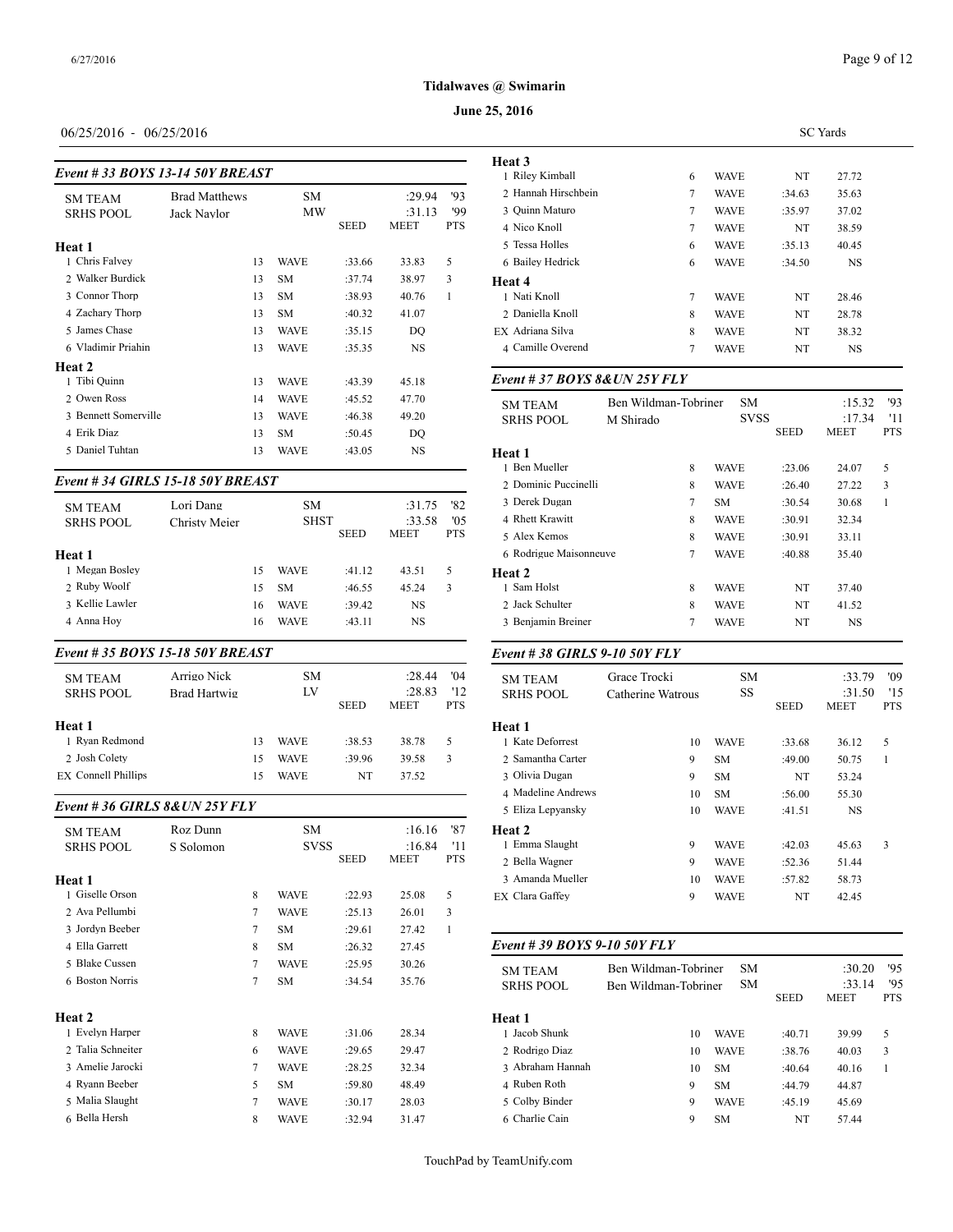# **June 25, 2016**

# 06/25/2016 - 06/25/2016

| Event #40 GIRLS 11-12 50Y FLY |               | Heat 1 |             |             |             |            |                            |
|-------------------------------|---------------|--------|-------------|-------------|-------------|------------|----------------------------|
| <b>SM TEAM</b>                | Katy Anderson |        | <b>SM</b>   |             | :29.62      | '86        | 1 Kate Masterson           |
| <b>SRHS POOL</b>              | Kacev Baetz   |        | <b>SVSS</b> |             | :28.63      | 13         | 2 Lily Harding             |
|                               |               |        |             | <b>SEED</b> | <b>MEET</b> | <b>PTS</b> | 3 Kaitlyn Yang             |
| Heat 1                        |               |        |             |             |             |            | 4 Lulu Woolf               |
| 1 Claire Zimmerman            |               | 12     | <b>SM</b>   | :32.03      | 33.44       | 5          | 5 Emily Johnson            |
| 2 Ruby Wolfers                |               | 12     | <b>WAVE</b> | :34.36      | 34.59       | 3          | 6 Olivia Carpenter         |
| 3 Lulu Sunshine               |               | 12     | <b>WAVE</b> | :34.73      | 35.84       | 1          |                            |
| 4 Emily Flores                |               | 12     | <b>SM</b>   | 1:04.34     | 55.33       |            | Event #45 $BOY$            |
| Heat 2                        |               |        |             |             |             |            | <b>SM TEAM</b>             |
| 1 Kallen Wank                 |               | 11     | WAVE        | :37.79      | 36.94       |            | <b>SRHS POOL</b>           |
| 2 Livi Letts                  |               | 12     | <b>WAVE</b> | :36.20      | 36.97       |            |                            |
| EX Lainey Wank                |               | 11     | WAVE        | :42.75      | 43.12       |            | Heat 1<br>1. Ryan Redmond. |

#### *Event # 41 BOYS 11-12 50Y FLY*

| <b>SM TEAM</b>      | Ben Wildman-Tobriner |             | SM.         |             | :27.39                | '97<br>13  | 3 Omree Sabo     |
|---------------------|----------------------|-------------|-------------|-------------|-----------------------|------------|------------------|
| <b>SRHS POOL</b>    | Ethan Lewczyk        |             | <b>SVSS</b> | <b>SEED</b> | :28.00<br><b>MEET</b> | <b>PTS</b> | Event #46 GIRI   |
| Heat 1              |                      |             |             |             |                       |            | <b>SM TEAM</b>   |
| 1 Zander Ashworth   | 12                   | <b>WAVE</b> |             | :38.56      | 36.80                 | 5          | <b>SRHS POOL</b> |
| 2 Alex Cruz         | 11                   | <b>SM</b>   |             | :39.92      | 38.90                 | 3          |                  |
| 3 Miles Urban       | 11                   | <b>SM</b>   |             | :40.42      | 55.95                 |            | Heat 1           |
| 4 Teymur Fatullayev |                      | WAVE        |             | :42.61      | NS                    |            | 1 Gabriella Grow |

# *Event # 42 GIRLS 13-14 50Y FLY*

| <b>SM TEAM</b><br><b>SRHS POOL</b> | Erin Barni<br>Lucky Daro | <b>SM</b><br><b>SVSS</b><br><b>SEED</b> |             | :28.32<br>:28.09<br><b>MEET</b> | '98<br>'13<br><b>PTS</b> | EX Giselle Orson<br>5 Jordyn Beeber |                   |
|------------------------------------|--------------------------|-----------------------------------------|-------------|---------------------------------|--------------------------|-------------------------------------|-------------------|
| Heat 1                             |                          |                                         |             |                                 |                          |                                     | Event #47 $BOY$   |
| 1 Caitlin Kawamura                 |                          | 13                                      | <b>WAVE</b> | :31.84                          | 32.05                    | 5                                   | <b>SM TEAM</b>    |
| 2 Katie McCallister                |                          | 13                                      | SM.         | :33.07                          | 33.27                    | 3                                   | <b>SRHS POOL</b>  |
| 3 Lily Gates                       |                          | 14                                      | SM.         | :32.99                          | 33.81                    | 1                                   |                   |
| 4 Miva Schilz                      |                          | 14                                      | <b>WAVE</b> | :34.32                          | 33.95                    |                                     | Heat 1            |
| 5 Alexia Garcia                    |                          | 13                                      | SM.         | :33.16                          | 34.12                    |                                     | 1 Nolan Deforrest |
| Heat 2                             |                          |                                         |             |                                 |                          |                                     | 2 Ben Mueller     |
| 1 Rachel Jordan                    |                          | 13                                      | <b>WAVE</b> | :35.06                          | 34.83                    |                                     | 3 Derek Dugan     |
| 2 Emma Standish                    |                          | 14                                      | SM.         | :38.19                          | 38.82                    |                                     | 4 Will Healy      |
| 3 Monika Platek                    |                          | 13                                      | WAVE        | :41.87                          | 38.96                    |                                     |                   |

# *Event # 43 BOYS 13-14 50Y FLY*

| <b>SM TEAM</b><br><b>SRHS POOL</b> | M Antongiovanni<br>David Howell | <b>SM</b><br><b>SM</b> | <b>SEED</b> | :25.77<br>:26.67<br>MEET | '83<br>'09<br><b>PTS</b> | 3 Oliver Arnold<br><b>EX</b> Dominic Puccin |
|------------------------------------|---------------------------------|------------------------|-------------|--------------------------|--------------------------|---------------------------------------------|
| Heat 1                             |                                 |                        |             |                          |                          | Event #48 GIRI                              |
| 1 Andrey Priahin                   | 13                              | <b>WAVE</b>            | :30.39      | 30.76                    | 5                        | <b>SM TEAM</b>                              |
| 2. Walker Burdick                  | 13                              | SM.                    | :32.89      | 34.24                    | 1                        | <b>SRHS POOL</b>                            |
| 3 Zachary Thorp                    | 13                              | <b>SM</b>              | :32.77      | 34.63                    |                          |                                             |
| 4 Vladimir Priahin                 | 13                              | <b>WAVE</b>            | :29.13      | <b>NS</b>                |                          | Heat 1<br>1 Kate Deforrest                  |
| Heat 2<br>1 Will Harding           | 14                              | <b>WAVE</b>            | :30.49      | 31.59                    | 3                        | 2 Maddie Jarocki                            |
| 2 Chris Falvey                     | 13                              | <b>WAVE</b>            | :32.14      | 31.86                    |                          | 3 Sara Jordan                               |
| 3 Erik Diaz                        | 13                              | <b>SM</b>              | :40.00      | <b>NS</b>                |                          | 4 Sarani Puri                               |
|                                    | Event # 44 GIRLS 15-18 50Y FLY  |                        |             |                          |                          | 5 Mary Healy<br>6 Eliza Lepyansky           |
| <b>SM TEAM</b>                     | Alexandra Thomason              | <b>SM</b>              |             | :27.08                   | '12                      | Heat 2                                      |

SRHS POOL Alexandra Thomason SM :27.08 '12

|                                   |                       |        |             |             | <b>SC</b> Yards |                   |
|-----------------------------------|-----------------------|--------|-------------|-------------|-----------------|-------------------|
|                                   |                       |        |             | <b>SEED</b> | MEET            | <b>PTS</b>        |
| Heat 1                            |                       |        |             |             |                 |                   |
| 1 Kate Masterson                  |                       | 15     | <b>WAVE</b> | :30.08      | 30.03           | 5                 |
| 2 Lily Harding                    |                       | 15     | WAVE        | :31.44      | 31.67           | 3                 |
| 3 Kaitlyn Yang                    |                       | 15     | <b>WAVE</b> | :34.28      | 33.21           |                   |
| 4 Lulu Woolf                      |                       | 15     | <b>SM</b>   | :36.33      | 36.81           | 1                 |
| 5 Emily Johnson                   |                       | 16     | WAVE        | :36.10      | 37.00           |                   |
| 6 Olivia Carpenter                |                       | 16     | WAVE        | :34.92      | NS              |                   |
| Event # 45 BOYS 15-18 50Y FLY     |                       |        |             |             |                 |                   |
| <b>SM TEAM</b>                    | Charles Mayer         |        | SM          |             | :24.84          | '81               |
| <b>SRHS POOL</b>                  | T Lassetter           |        | LV          | <b>SEED</b> | :25.42<br>MEET  | '05<br><b>PTS</b> |
| Heat 1                            |                       |        |             |             |                 |                   |
| 1 Ryan Redmond                    |                       | 13     | <b>WAVE</b> | :41.63      | 36.09           | 5                 |
| <b>EX</b> Connell Phillips        |                       | 15     | WAVE        | NT          | 29.08           |                   |
| 3 Omree Sabo                      |                       | 15     | WAVE        | NT          | NS              |                   |
| Event # 46 GIRLS 8&UN 100Y I.M.   |                       |        |             |             |                 |                   |
| <b>SM TEAM</b>                    | Jamie Thomas          |        | SМ          |             | 1:28.08         | '09               |
| <b>SRHS POOL</b>                  | <b>Reese Burns</b>    |        | <b>SVSS</b> |             | 1:26.21         | '11               |
|                                   |                       |        |             | <b>SEED</b> | MEET            | <b>PTS</b>        |
| Heat 1                            |                       |        |             |             |                 |                   |
| 1 Gabriella Grow                  |                       | 8      | <b>WAVE</b> | 1:47.07     | 1:44.28         | 5                 |
| 2 Sally Standish<br>3 Jolie Brown |                       | 8      | <b>SM</b>   | 2:05.16     | 1:56.32         | 3                 |
| EX Giselle Orson                  |                       | 6<br>8 | <b>SM</b>   | 2:56.81     | 3:01.62         | 1                 |
| 5 Jordyn Beeber                   |                       | 7      | <b>WAVE</b> | 2:10.14     | 2:08.63         |                   |
|                                   |                       |        | SM          | 2:36.94     | DQ              |                   |
| Event # 47 BOYS 8&UN 100Y I.M.    |                       |        |             |             |                 |                   |
| <b>SM TEAM</b>                    | <b>Ouinn Woodhead</b> |        | SM          |             | 1:34.29         | '09               |
| <b>SRHS POOL</b>                  | D Rothberg            |        | RR          |             | 1:26.10         | '95               |
|                                   |                       |        |             | <b>SEED</b> | MEET            | <b>PTS</b>        |
| Heat 1                            |                       |        |             |             |                 |                   |
| 1 Nolan Deforrest                 |                       | 8      | <b>WAVE</b> | 2:04.46     | 1:56.30         | 5                 |
| 2 Ben Mueller                     |                       | 8      | <b>WAVE</b> | 1:52.35     | 2:00.08         | 3                 |
| 3 Derek Dugan                     |                       | 7      | <b>SM</b>   | 2:06.94     | 2:23.53         | 1                 |
| 4 Will Healy                      |                       | 7      | <b>SM</b>   | 2:38.19     | DQ              |                   |
| Heat 2                            |                       |        |             |             |                 |                   |
| 1 Evan Oldham                     |                       | 8      | WAVE        | 2:06.37     | 2:00.73         |                   |
| 2 Jeff Sauls                      |                       | 7      | SM          | 2:52.42     | 2:43.52         |                   |
| 3 Oliver Arnold                   |                       | 7      | SM          | 3:53.15     | 3:48.57         |                   |
| EX Dominic Puccinelli             |                       | 8      | <b>WAVE</b> | NT          | 2:14.57         |                   |
| Event #48 GIRLS 9-10 100Y I.M.    |                       |        |             |             |                 |                   |
| SM TEAM                           | Julianne Scanlon      |        | SΜ          |             | 1:13.46         | '85               |
| <b>SRHS POOL</b>                  | Reese Burns           |        | SVSS        |             | 1:12.01         | '13               |
|                                   |                       |        |             | SEED        | MEET            | PTS               |
| Heat 1                            |                       |        |             |             |                 |                   |
| 1 Kate Deforrest                  |                       | 10     | <b>WAVE</b> | 1:21.35     | 1:26.14         | 5                 |
| 2 Maddie Jarocki                  |                       | 10     | WAVE        | 1:29.08     | 1:28.63         | 3                 |
| 3 Sara Jordan                     |                       | 9      | WAVE        | 1:29.50     | 1:30.72         |                   |
| 4 Sarani Puri                     |                       | 10     | WAVE        | 1:32.33     | 1:32.85         |                   |
| 5 Mary Healy                      |                       | 10     | SM          | 1:40.32     | 1:44.75         | 1                 |
| 6 Eliza Lepyansky                 |                       | 10     | WAVE        | 1:37.79     | NS              |                   |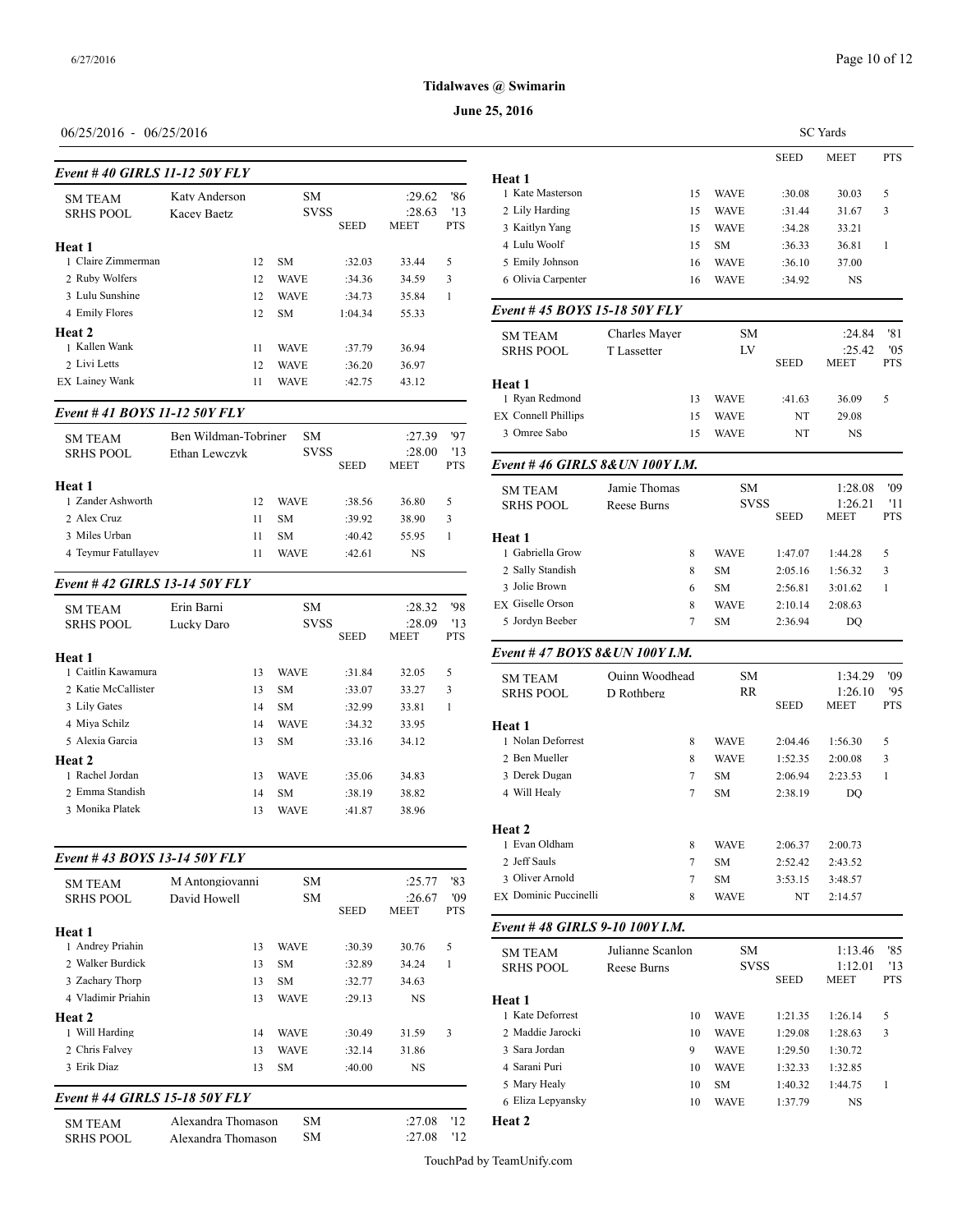#### **June 25, 2016**

# 06/25/2016 - 06/25/2016

| Heat 2                |    |             |         |         | 3 Ma            |
|-----------------------|----|-------------|---------|---------|-----------------|
| 1 Sasha Grewal        | 10 | <b>WAVE</b> | 1:39.18 | 1:38.26 |                 |
| 2 Sophie Letts        | 10 | WAVE        | 1:41.41 | 1:39.77 | Event           |
| 3 Emma Slaught        | 9  | <b>WAVE</b> | 1:42.50 | 1:44.14 | SM <sub>T</sub> |
| 4 Julia St John       | 9  | <b>WAVE</b> | 1:42.62 | 1:44.71 | <b>SRHS</b>     |
| EX Clara Gaffey       | 9  | <b>WAVE</b> | NT      | 1:34.72 |                 |
| <b>EX Ellie Kemos</b> | 10 | WAVE        | NT      | 1:41.55 | Heat 1          |
|                       |    |             |         |         |                 |

# *Event # 49 BOYS 9-10 100Y I.M.*

| <b>SM TEAM</b>   | Ben Wildman-Tobriner | <b>SM</b>   |             | 1:15.16     | 95         | 3 Caitlin Kawamu  |
|------------------|----------------------|-------------|-------------|-------------|------------|-------------------|
| <b>SRHS POOL</b> | Finn Aune            | <b>WAVE</b> |             | 1:16.43     | '14        | 4 Lucy Goldman    |
|                  |                      |             | <b>SEED</b> | <b>MEET</b> | <b>PTS</b> | 5 Flynn Marrinsor |
| Heat 1           |                      |             |             |             |            | Heat 2            |
| 1 Jacob Shunk    | 10                   | <b>WAVE</b> | 1:27.62     | 1:31.00     | 5          | 1 Devin Boslev    |
| 2. Jake Goldman  | 10                   | <b>SM</b>   | 1:48.92     | 1:41.77     | 3          | 2 Amy Jordan      |
| 3 Colby Binder   | 9                    | <b>WAVE</b> | 1:43.94     | 1:46.54     |            | 3 Indie Adamich   |
| 4 Micah Arnold   | 10                   | <b>SM</b>   | 1:51.74     | 1:54.18     |            |                   |
| Heat 2           |                      |             |             |             |            | Event # 53 $BOY$  |
| 1 Ruben Roth     | 9                    | <b>SM</b>   | 1:57.12     | 1:45.91     |            | <b>SM TEAM</b>    |
| 2 Charlie Cain   | 9                    | <b>SM</b>   | 2:09.95     | 2:20.24     |            | <b>SRHS POOL</b>  |
| 3 Ji Gumba       | 9                    | <b>SM</b>   | NT          | 2:30.35     |            |                   |
|                  |                      |             |             |             |            |                   |

# *Event # 50 GIRLS 11-12 100Y I.M.*

| <b>SM TEAM</b>        | Katy Anderson |    | SM          |             | 1:08.50                | '86               | 2 James Chase                    |
|-----------------------|---------------|----|-------------|-------------|------------------------|-------------------|----------------------------------|
| <b>SRHS POOL</b>      | Kaitlyn Lo    |    | <b>SHST</b> | <b>SEED</b> | 1:06.64<br><b>MEET</b> | '05<br><b>PTS</b> | 3 Connor Thorp<br>4 Cole Summers |
| Heat 1                |               |    |             |             |                        |                   | 5 Tibi Quinn                     |
| 1 Charlotte Deforrest |               | 12 | <b>WAVE</b> | 1:17.55     | 1:17.92                | 5                 | 6 Owen Ross                      |
| 2 Ruby Wolfers        |               | 12 | <b>WAVE</b> | 1:18.42     | 1:18.63                | 3                 | Heat 2                           |
| 3 Lulu Sunshine       |               | 12 | <b>WAVE</b> | 1:18.02     | 1:19.10                |                   | 1 Vladimir Priahir               |
| 4 Sarah Williams      |               | 12 | <b>SM</b>   | 1:21.71     | 1:20.31                | 1                 |                                  |
| 5 Hannah Slaught      |               | 11 | <b>WAVE</b> | 1:21.52     | 1:21.79                |                   |                                  |
| 6 Claire Zimmerman    |               | 12 | <b>SM</b>   | 1:24.93     | 1:27.32                |                   | Event # 54 GIRI                  |
| Heat 2                |               |    |             |             |                        |                   | <b>SM TEAM</b>                   |
| 1 Molly Pitts         |               | 12 | <b>WAVE</b> | 1:25.33     | 1:21.12                |                   | <b>SRHS POOL</b>                 |
| 2 Emily Lemus         |               | 12 | <b>WAVE</b> | 1:26.19     | 1:28.87                |                   |                                  |
| 3 Georgia Harlow      |               | 11 | <b>WAVE</b> | 1:26.94     | 1:28.91                |                   | Heat 1                           |
| 4 Emilia Puccinelli   |               | 11 | <b>WAVE</b> | 1:34.84     | 1:36.63                |                   | 1 Kate Masterson                 |
| 5 Jenna Smock         |               | 12 | <b>WAVE</b> | 1:33.89     | 1:40.23                |                   | 2 Kaitlyn Yang                   |
|                       |               |    |             |             |                        |                   | 3 Carolyn Cheng                  |
| Heat 3                |               |    |             |             |                        |                   | 4 Megan Bosley                   |
| 1 Lainey Wank         |               | 11 | <b>WAVE</b> | 1:36.76     | 1:37.52                |                   | 5 Katherine Theria               |
| 2 Katie Fielding      |               | 12 | <b>WAVE</b> | 1:41.19     | 1:42.56                |                   | 6 Ruby Woolf                     |
| 3 Keely Ganong        |               | 11 | <b>WAVE</b> | 1:52.71     | 1:56.21                |                   | <b>Heat 2</b><br>1 Kellie Lawler |

# *Event # 51 BOYS 11-12 100Y I.M.*

| <b>SM TEAM</b>      | <b>B</b> Kuvkendall | <b>SM</b>      |             | 1:06.03                | '82               | Event # 55 $BOY$                   |
|---------------------|---------------------|----------------|-------------|------------------------|-------------------|------------------------------------|
| <b>SRHS POOL</b>    | Zachary McIntyre    | N <sub>O</sub> | <b>SEED</b> | 1:05.99<br><b>MEET</b> | '14<br><b>PTS</b> | <b>SM TEAM</b><br><b>SRHS POOL</b> |
| Heat 1              |                     |                |             |                        |                   |                                    |
| 1 Tor Aune          | 11                  | <b>WAVE</b>    | 1:24.81     | 1:26.35                | 5                 | Heat 1                             |
| 2. Zander Ashworth  | 12                  | <b>WAVE</b>    | 1:26.21     | 1:26.87                | 3                 | 1 Nicholas Johnso                  |
| 3 Andres Martinez   | 12                  | <b>SM</b>      | 1:50.67     | 1:42.81                |                   | 2 Ryan Redmond                     |
| 4 Jonathan Lopez    | 12                  | <b>SM</b>      | NT          | 1:43.37                |                   | 3 Josh Colety                      |
| Heat 2              |                     |                |             |                        |                   | <b>EX</b> Connell Phillips         |
| 1 Dexter Lama       | 12                  | <b>WAVE</b>    | 1:36.50     | 1:28.32                |                   |                                    |
| 2 Teymur Fatullayev | 11                  | <b>WAVE</b>    | 1:32.89     | NS                     |                   | Event # 56 MIX                     |

|                                  |                    |                 |                    | <b>SC</b> Yards    |            |
|----------------------------------|--------------------|-----------------|--------------------|--------------------|------------|
| 3 Max Bundy                      | 12                 | WAVE            | 1:35.37            | <b>NS</b>          |            |
| Event # 52 GIRLS 13-14 100Y I.M. |                    |                 |                    |                    |            |
| <b>SM TEAM</b>                   | Francesca Lollini  | <b>SM</b>       |                    | 1:05.25            | '02        |
| <b>SRHS POOL</b>                 | Francesca Lollini  | SM              |                    | 1:05.25            | '02        |
|                                  |                    |                 | <b>SEED</b>        | MEET               | <b>PTS</b> |
| Heat 1<br>1 Jane McNevin         |                    |                 |                    |                    |            |
| 2 Maddie Lowe                    | 13                 | <b>SM</b>       | 1:14.36            | 1:12.54            | 5          |
| 3 Caitlin Kawamura               | 13                 | <b>WAVE</b>     | 1:12.67            | 1:13.16            | 3          |
| 4 Lucy Goldman                   | 13                 | <b>WAVE</b>     | 1:13.95            | 1:15.65            | 1          |
| 5 Flynn Marrinson                | 13<br>14           | SM<br><b>SM</b> | 1:24.57            | 1:22.85            |            |
|                                  |                    |                 | 1:23.07            | 1:24.59            |            |
| Heat 2<br>1 Devin Bosley         | 13                 |                 |                    |                    |            |
| 2 Amy Jordan                     | 13                 | WAVE<br>WAVE    | 1:15.83<br>1:27.55 | 1:18.10<br>1:28.44 |            |
| 3 Indie Adamich                  | 14                 |                 |                    |                    |            |
|                                  |                    | <b>WAVE</b>     | 1:26.05            | NS                 |            |
| Event # 53 BOYS 13-14 100Y I.M.  |                    |                 |                    |                    |            |
| <b>SM TEAM</b>                   | D Antongiovanni    | SМ              |                    | 1:00.33            | '84        |
| <b>SRHS POOL</b>                 | Marty Smith        | LV              |                    | 1:02.23            | '05        |
|                                  |                    |                 | <b>SEED</b>        | MEET               | <b>PTS</b> |
| Heat 1                           |                    |                 |                    |                    |            |
| 1 Andrey Priahin                 | 13                 | <b>WAVE</b>     | 1:09.06            | 1:11.09            | 5          |
| 2 James Chase                    | 13                 | <b>WAVE</b>     | 1:17.11            | 1:13.84            | 3          |
| 3 Connor Thorp                   | 13                 | <b>SM</b>       | 1:19.96            | 1:21.38            | 1          |
| 4 Cole Summers                   | 13                 | <b>WAVE</b>     | 1:23.75            | 1:24.49            |            |
| 5 Tibi Quinn                     | 13                 | <b>WAVE</b>     | 1:25.27            | 1:25.23            |            |
| 6 Owen Ross                      | 14                 | <b>WAVE</b>     | 1:27.24            | 1:30.47            |            |
| Heat 2                           |                    |                 |                    |                    |            |
| 1 Vladimir Priahin               | 13                 | WAVE            | 1:07.33            | NS                 |            |
|                                  |                    |                 |                    |                    |            |
| Event # 54 GIRLS 15-18 100Y I.M. |                    |                 |                    |                    |            |
| <b>SM TEAM</b>                   | Jennifer Gaskin    | SM              |                    | 1:01.89            | '91        |
| <b>SRHS POOL</b>                 | Alexandra Thomason | SМ              |                    | 1:05.13            | '12        |
|                                  |                    |                 | <b>SEED</b>        | MEET               | <b>PTS</b> |
| Heat 1                           |                    |                 |                    |                    |            |
| 1 Kate Masterson                 | 15                 | <b>WAVE</b>     | 1:12.48            | 1:12.09            | 5          |
| 2 Kaitlyn Yang                   | 15                 | <b>WAVE</b>     | 1:16.70            | 1:15.74            | 3          |
| 3 Carolyn Cheng                  | 15                 | <b>WAVE</b>     | 1:13.22            | 1:16.49            |            |
| 4 Megan Bosley                   | 15                 | <b>WAVE</b>     | 1:25.80            | 1:26.62            |            |
| 5 Katherine Theriault            | 15                 | <b>WAVE</b>     | NT                 | 1:27.71            |            |
| $6$ Ruby Woolf                   | 15                 | <b>CM</b>       | 1.2710             | 1.27.94            |            |

| <b>SM TEAM</b>                       | Jennifer Gaskin     |    | <b>SM</b>   |             | 1:01.89                | '91               |
|--------------------------------------|---------------------|----|-------------|-------------|------------------------|-------------------|
| <b>SRHS POOL</b>                     | Alexandra Thomason  |    | <b>SM</b>   | <b>SEED</b> | 1:05.13<br><b>MEET</b> | '12<br><b>PTS</b> |
| Heat 1                               |                     |    |             |             |                        |                   |
| 1 Kate Masterson                     |                     | 15 | <b>WAVE</b> | 1:12.48     | 1:12.09                | 5                 |
| 2 Kaitlyn Yang                       |                     | 15 | <b>WAVE</b> | 1:16.70     | 1:15.74                | 3                 |
| 3 Carolyn Cheng                      |                     | 15 | <b>WAVE</b> | 1:13.22     | 1:16.49                |                   |
| 4 Megan Bosley                       |                     | 15 | <b>WAVE</b> | 1:25.80     | 1:26.62                |                   |
| 5 Katherine Theriault                |                     | 15 | <b>WAVE</b> | NT          | 1:27.71                |                   |
| 6 Ruby Woolf                         |                     | 15 | <b>SM</b>   | 1:27.10     | 1:27.84                | 1                 |
| Heat 2                               |                     |    |             |             |                        |                   |
| 1 Kellie Lawler                      |                     | 16 | <b>WAVE</b> | 1:20.13     | <b>NS</b>              |                   |
| Event # 55 BOYS 15-18 100Y I.M.      |                     |    |             |             |                        |                   |
| <b>SM TEAM</b>                       | C Lollini           |    | <b>SM</b>   |             | :57.10                 | "00"              |
| <b>SRHS POOL</b>                     | <b>Brad Hartwig</b> |    | LV          |             | :57.61                 | '12               |
|                                      |                     |    |             | <b>SEED</b> | <b>MEET</b>            | <b>PTS</b>        |
| Heat 1                               |                     |    |             |             |                        |                   |
| 1 Nicholas Johnson                   |                     | 14 | <b>WAVE</b> | 1:14.42     | 1:15.96                | 5                 |
| 2 Ryan Redmond                       |                     | 13 | <b>WAVE</b> | 1:17.52     | 1:19.98                | 3                 |
| 3 Josh Colety                        |                     | 15 | <b>WAVE</b> | 1:20.71     | 1:23.46                |                   |
| <b>EX Connell Phillips</b>           |                     | 15 | <b>WAVE</b> | NT          | 1:07.54                |                   |
| Event # 56 MIXED 8& UN 100Y FREE REL |                     |    |             |             |                        |                   |
| <b>SM TEAM</b>                       |                     |    | <b>SM</b>   |             | 1:04.75                | '93               |